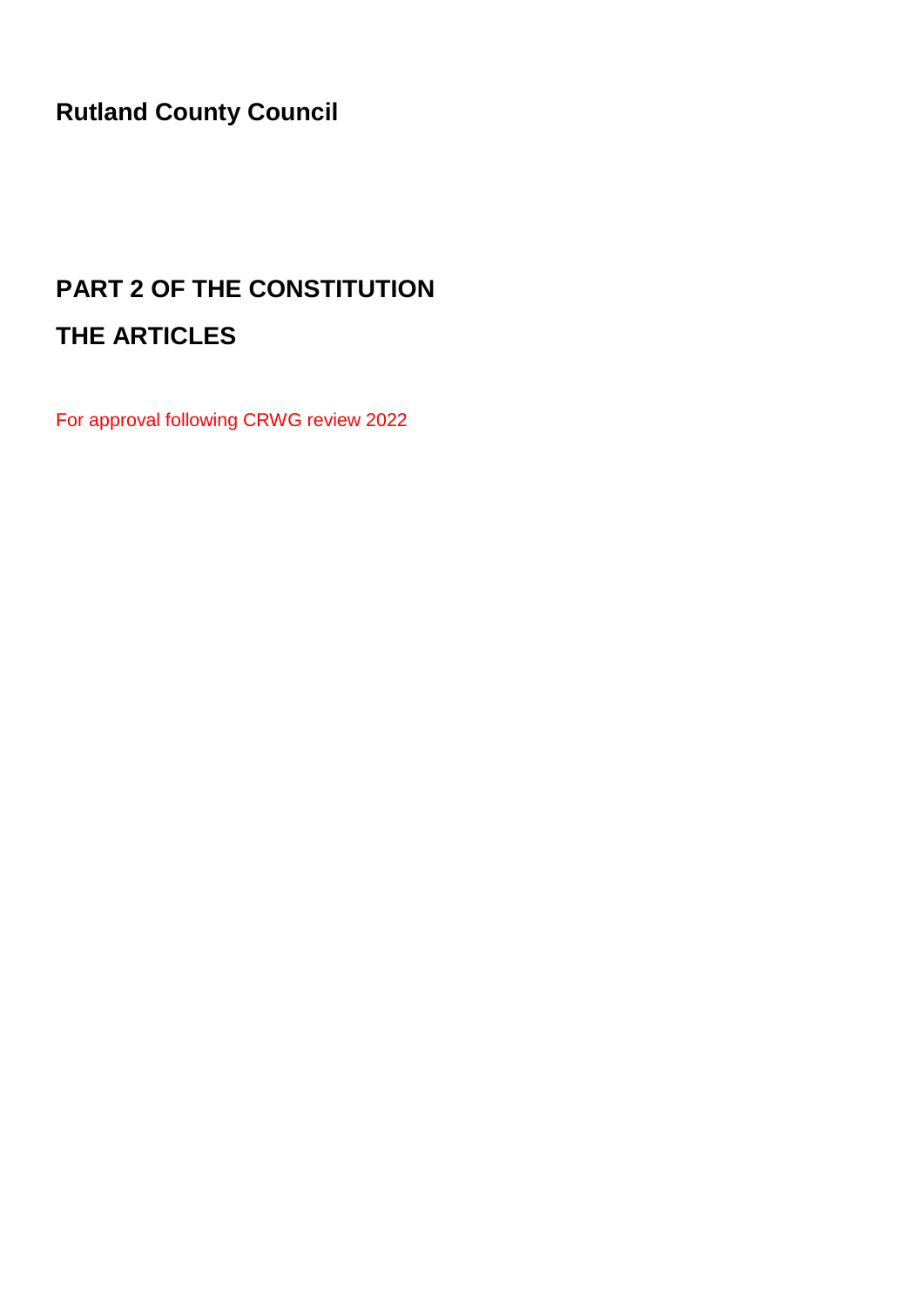# Article 1 – The Constitution

#### 1) **Powers of the Council**

The Council will exercise all its powers and duties in accordance with the law and this Constitution.

#### 2) **The Constitution**

This Constitution, and all its Parts is the Constitution of Rutland County Council District Council.

#### 3) **Purpose of the Constitution**

The purpose of the Constitution is to help residents, businesses, partners, stakeholders, councillors and officers understand how the Council works and will:

- a) enable the Council to provide clear leadership to the community in partnership with citizens, businesses and other organisations;
- b) support the active involvement of citizens in the process of local authority decision-making;
- c) help councillors represent their constituents more effectively;
- d) enable decisions to be taken efficiently and effectively;
- e) create a powerful and effective means of holding decision-makers to public account;
- f) ensure that no one will review or scrutinise a decision made by a body of which they were a member;
- g) ensure that those responsible for decision making are clearly identifiable to local people and that they explain the reasons for decisions; and
- h) provide a means of improving the delivery of services to the community.

#### 4) **Interpretation and Review of the Constitution**

Where the Constitution permits the Council to choose between different courses of action, the Council will always choose that option which it thinks is closest to the purposes stated above.

The Council will monitor and evaluate the operation of the Constitution as set out in Article 15.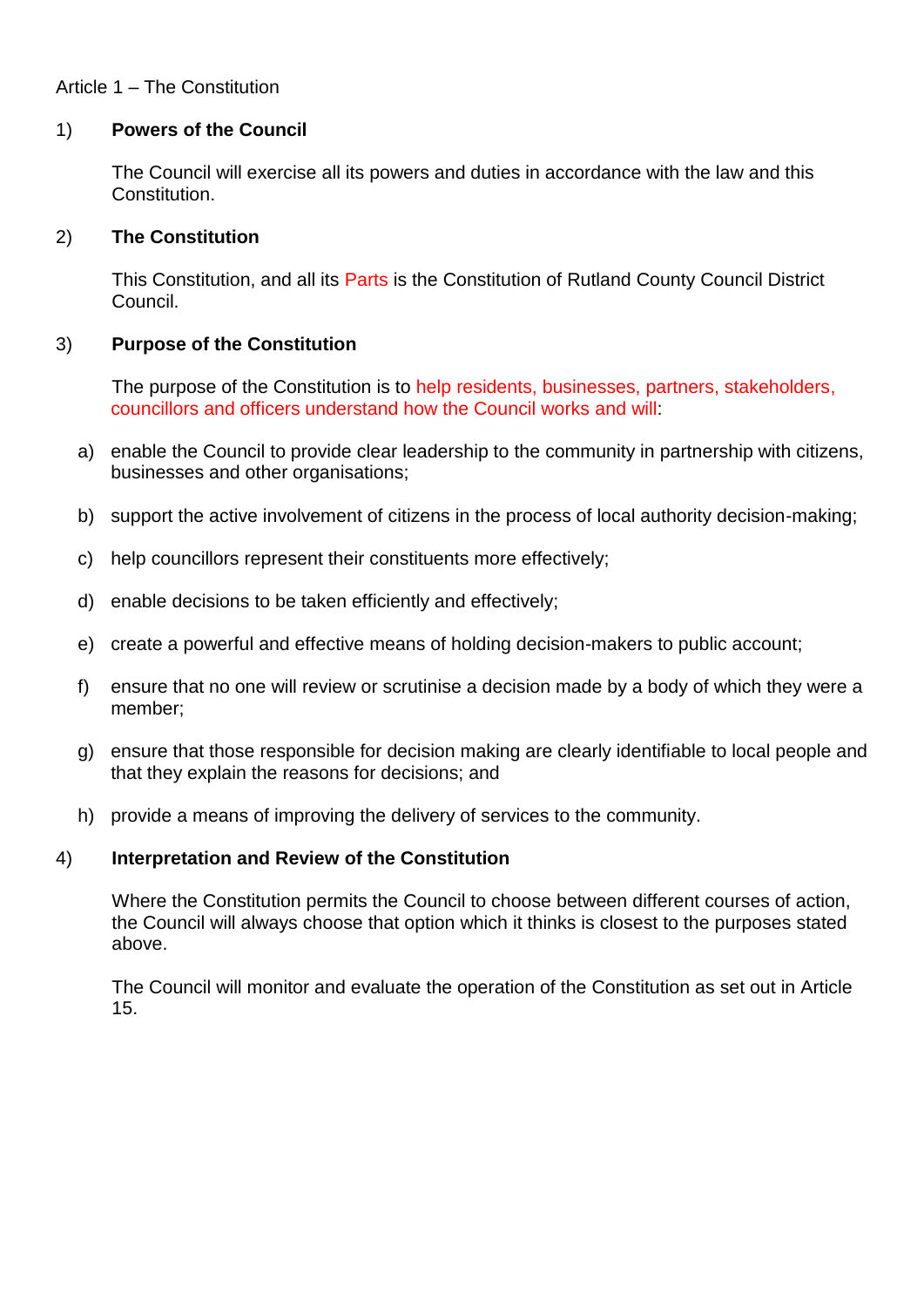# **DEVELOPING ROLES FOR COUNCILLORS**

# 1) **Composition and Eligibility**

## a) **Composition**

The Council will comprise 27 members, otherwise called councillors. Councillors will be elected by the voters of each of the Council's 15 wards in accordance with a scheme drawn up by the Local Government Boundary Commission for England and approved by the Electoral Commission. New Ward Boundary arrangements were introduced for the elections in 2019. All wards are represented by either one, two or three councillors.

## b) **Eligibility**

Only registered voters of Rutland or those living, working or owning property or land there will be eligible to hold the office of councillor, provided they are not disqualified from holding office and have attained the age of 18 years by the date of their nomination.

# 2) **Election and Terms of Councillors**

#### **Election and terms.**

The regular election of councillors will be held on the first Thursday in May every four years. The terms of office of councillors will start on the fourth day after being elected and will finish on the fourth day after the date of the next regular election.

#### 3) **Roles and Functions of all Councillors**

#### a) **Key roles. All councillors will:**

- i) collectively be the ultimate policy-makers and carry out a number of strategic and corporate management functions;
- ii) represent their communities and bring their views into the Council's decision-making process, i.e. become the advocate of and for their communities;
- iii) contribute to the good governance of the area and actively encourage community participation and citizen involvement in decision making;
- iv) deal with individual casework and act as an advocate for constituents in resolving particular concerns or grievances;
- v) balance different interests identified within the ward and represent the ward or electoral division as a whole;
- vi) respond to constituents' enquiries and representations, fairly and impartially;
- vii) participate in the governance and management of the Council;
- viii) be involved in decision-making;
- ix) be available to represent the Council on other bodies; and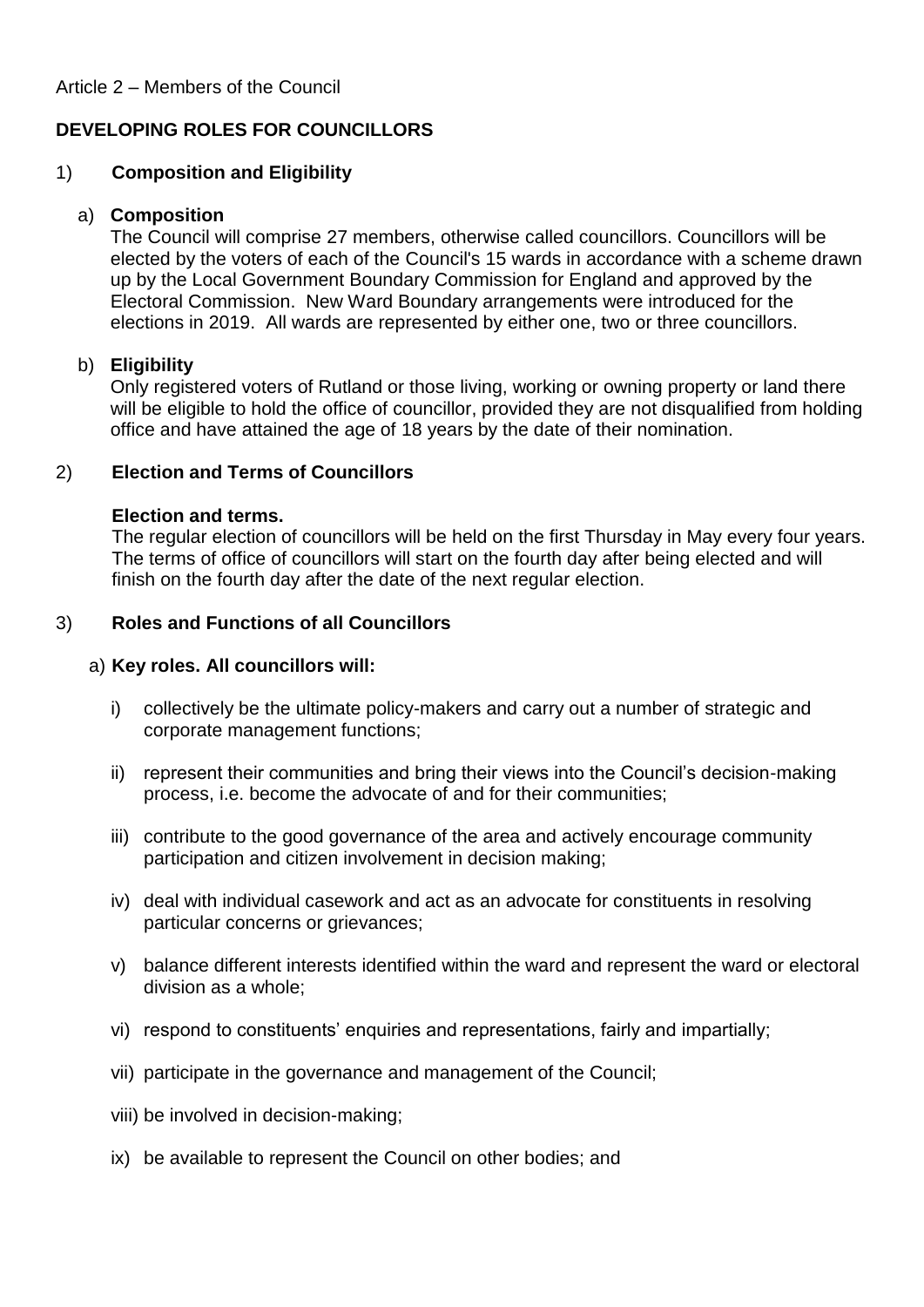x) maintain the highest standards of personal conduct and ethics even if this impinges upon the ability to act as an advocate of constituents.

# b) **Rights and Duties**

- i) Councillors will have such rights of access to such documents, information, land and buildings of the Council as are necessary for the proper discharge of their functions and in accordance with the law.
- ii) Councillors will not make public information which is confidential or exempt without the consent of the Council or divulge information given in confidence to anyone other than a councillor or officer entitled to know it.
- iii) For these purposes, "confidential" and "exempt" information are defined in the Access to Information Rules in Part 4 of this Constitution.

## 4) **Election of the Leader of the Council**

- a) The term of office for the Leader of the Council will be 4 years. He or she will take office immediately on being appointed by the Council by a simple majority and will continue in office for four years unless he or she resigns from office or is removed from office by a simple majority of the total membership of the Council at any time.
- b) If the Council passes a resolution to remove the Leader from office, the Council will elect a new Leader at the meeting at which the Leader is removed or at a subsequent meeting.

## 5) **Role and Function of the Leader of the Council**

The primary role and responsibilities of the Leader of the Council will be:

- a) to lead the Council's overall cohesive corporate and strategic direction, budget, strategy and policy development;
- b) to preside over meetings of the Cabinet;
- c) to be the principal spokesman for the Council; and
- d) to co-ordinate and develop partnership working and community liaison.

Executive roles of the Leader are:

- i) to determine the size of the Cabinet;
- ii) to appoint between two and nine members of the Council to be the Cabinet in addition to himself;
- iii) to allocate areas of responsibility (portfolios) to the Cabinet members;
- iv) to remove Cabinet members from that office as he sees fit;
- v) to determine the scheme of delegation for the discharge of the executive functions of the Council;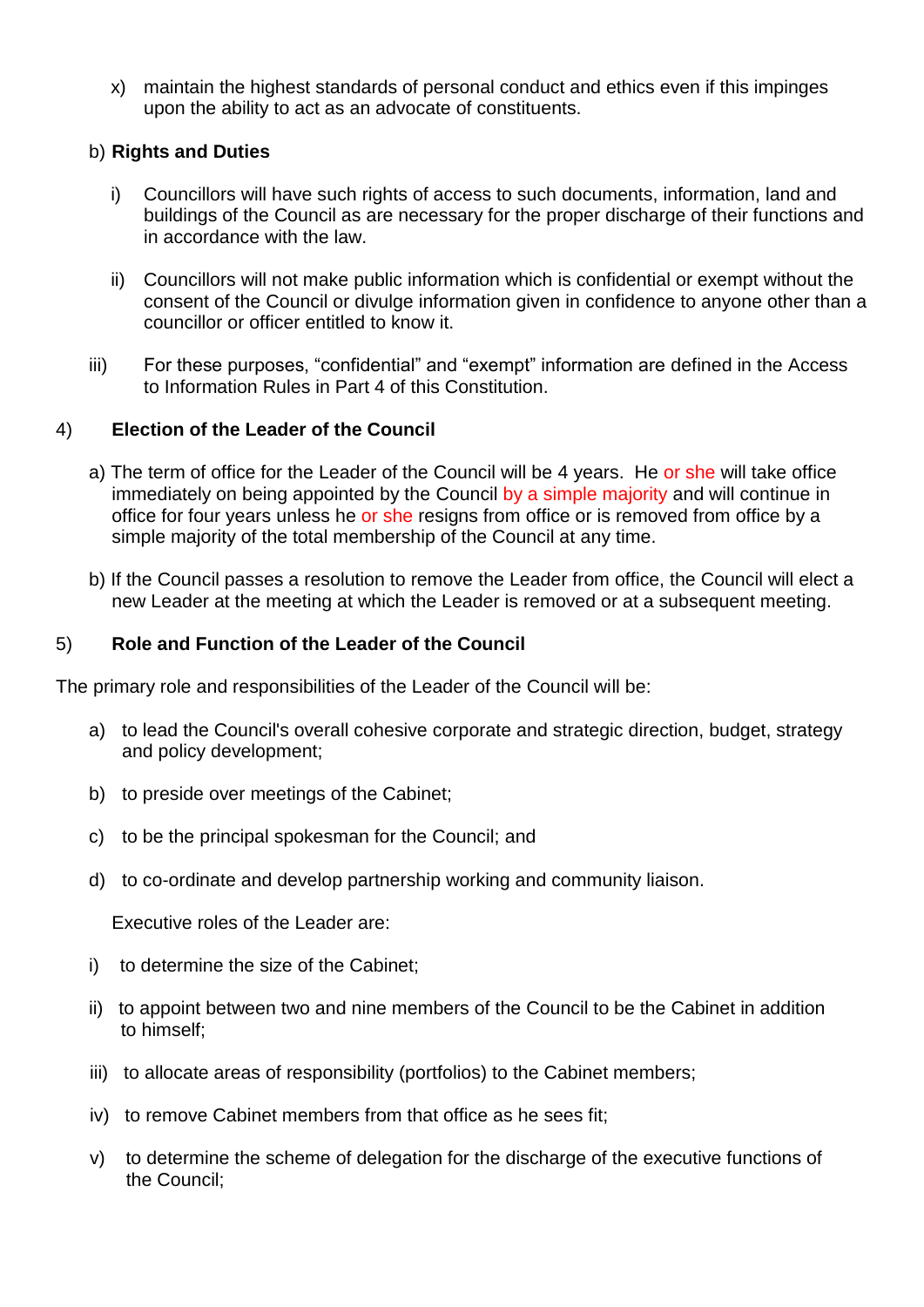- vi) to report to the Council on all appointments and changes to the Cabinet membership;
- vii) to appoint one of the Cabinet members to be his deputy, to hold office until the end of his term of office as Leader (unless the member resigns as Deputy Leader, ceases to be a councillor, or is disqualified or removed from office by the Leader);
- viii) if he sees fit, to remove the Deputy Leader from office, in which event he must then appoint another Cabinet member to that position.

If for any reason the Leader is unable to act or the office is vacant, the Deputy Leader must act in that position. If the Deputy Leader is unable to act or the office is vacant, the Cabinet must act in the Leader's place or arrange for a member of the Cabinet to do so.

## 6) **Conduct**

Councillors will at all times observe the Members' Code of Conduct and the Protocol on Member/Officer Relations set out in Part 5 of this Constitution.

#### 7) **Allowances**

Councillors will be entitled to receive allowances in accordance with the Members' Allowances Scheme set out in Part 6 of this Constitution.

Article 3 – Members of the Public Citizens and the Council

#### 1) **Citizens' Public Rights**

Members of the Public Citizens have the following rights. Their rights to information and to participate are explained in more detail in the Access to Information Rules in Part 4 of this **Constitution** 

- a) Voting and Petitions Members of the public Citizens on the electoral roll for the area have the right to vote and sign a petition to request a referendum for an elected mayor form of executive arrangements.
- b) **Information** Members of the Public Citizens have the right to:
	- i) observe attend meetings of the Council, its Committees, Scrutiny Committees and the Cabinet except where confidential or exempt information is likely to be disclosed, and the meeting may therefore be held in private;
	- ii) find out from the Forward Plan what key decisions will be taken by the Cabinet and when;
	- iii) see reports and background papers, and any records of decisions made by the Council and the Cabinet; and
	- iv) inspect and ask questions about the Council's accounts and make their views known to the external auditor.
- c) **Participation** Members of the Public Citizens have the right to participate in the Council's business by submitting petitions, deputations and questions to the Council, its Committees and Scrutiny Committees and also contribute to investigations by Scrutiny Committees.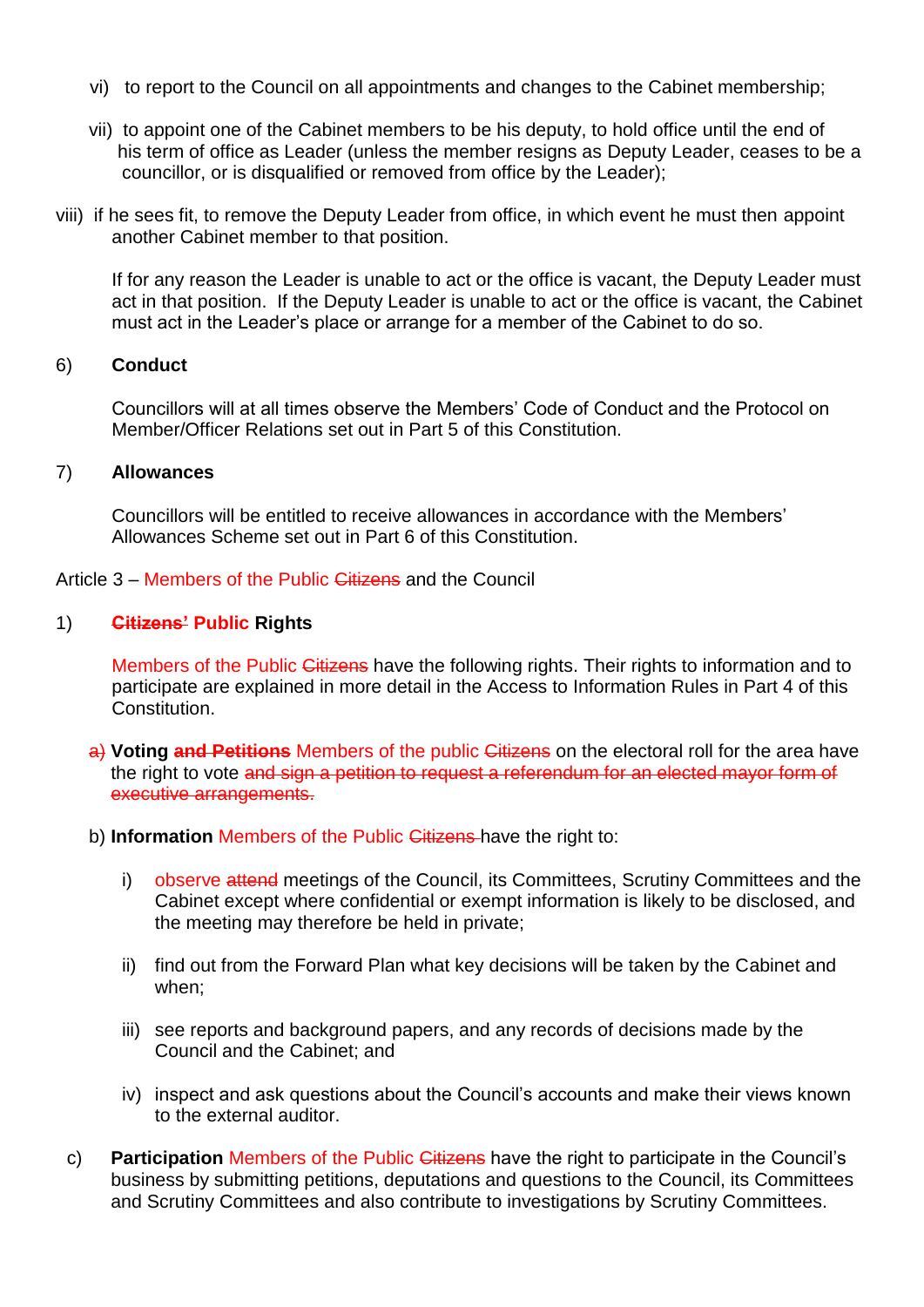- d) **Complaints** Members of the Public Citizens have the right to complain to:
	- i) the Council itself under its complaints scheme;
	- ii) the Local Government Ombudsman after using the Council's own complaints scheme;
	- iii) the Monitoring Officer about a breach of the Councillor's Code of Conduct.
- 2) **Residents and Service User Citizens' Responsibilities** Members of the Public Citizens must not be violent, abusive or threatening to councillors or officers and must not wilfully harm things owned by the Council, councillors or officers.

## Article 4 – The Full Council

## 1) **Meanings**

- a) **Policy Framework** The policy framework means the following plans and strategies. These fall into three separate groups:
	- i) those required by the Local Authorities (Functions and Responsibilities) (England) Regulations 2000 and regulations proposed under Section 32 of the Local Government Act 2000 to be adopted by the Council:
		- **Annual Library Plan;**
		- **Best Value Performance Plan:**
		- Children and Young Persons Services-Plan:
		- Community Care Plan;
		- Community Strategy;
		- Corporate Strategy
		- Crime and Disorder Reduction Strategy;
		- **Health and Wellbeing Strategy**
		- Statement of Licensing Policy
		- **Early Years Development Plan;**
		- **Education Development Plan:**
		- Local Transport Plan including the Bus Service Improvement Plan;
		- Plans and strategies alterations which together comprise the Development Plan;
		- Development Plan Documents
		- Youth Justice Plan.
	- ii) those other plans and strategies which the Council may decide should be adopted by the Council meeting as a matter of local choice .Chapter 2 of DETR Guidance recommends should be adopted by the Council as part of the Policy Framework:
		- **•** The Council's Strategic Objectives:
		- **Admission arrangements for its schools;**
		- Adult Learning Plan;
		- **•** Plan or strategy for the control of borrowing, investment or capital expenditure;
		- Food Law Enforcement Service Plan:
		- The plan and strategy which comprise the Housing Investment Programme:
		- **Local Agenda 21 Strategy;**
		- **Quality Protects Management Action Plan.**
		- Statement of Licensing Policy.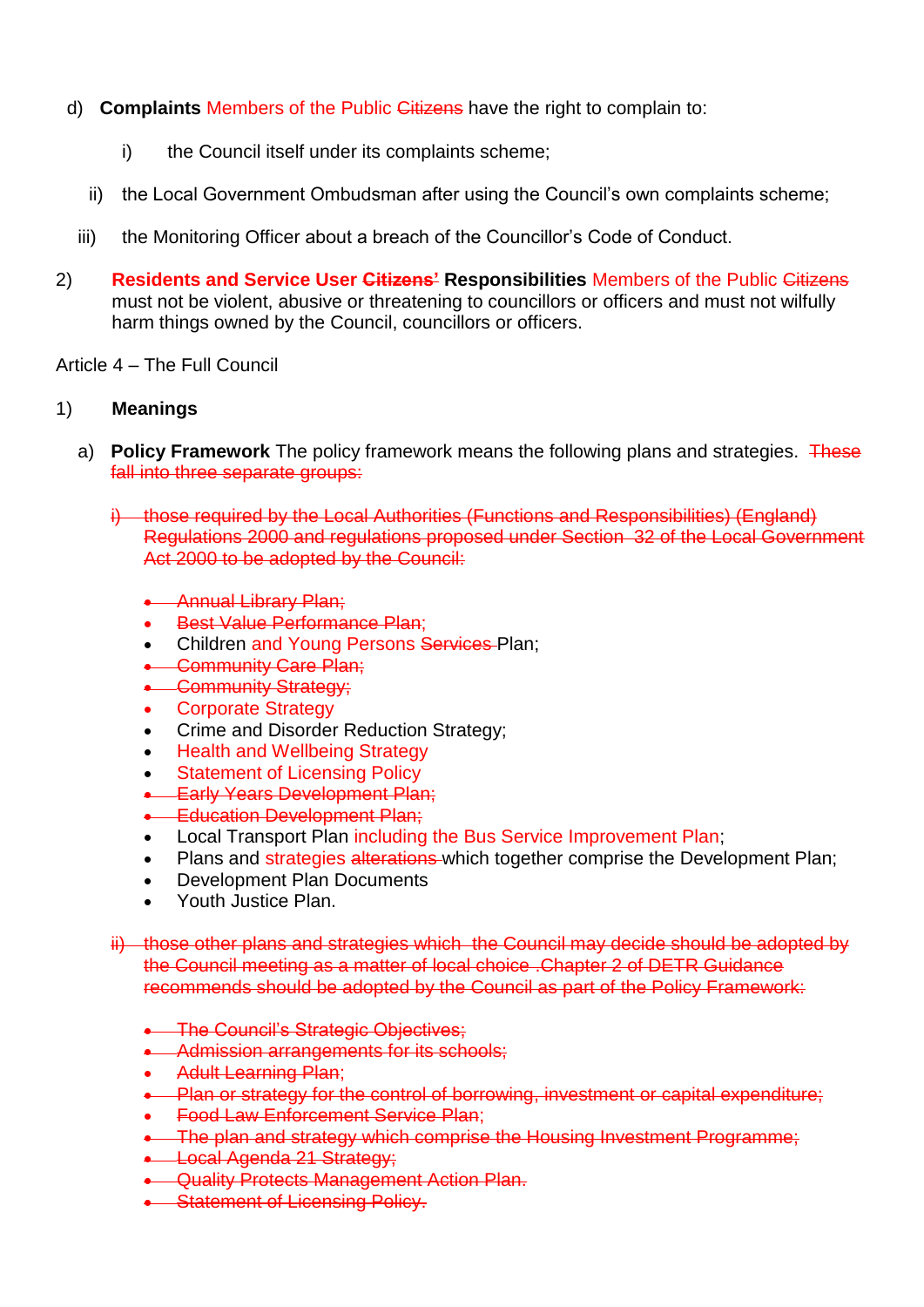- iii) other plans and strategies which the Council may decide should be adopted by the Council meeting as a matter of local choice:
	- any plan which requires the approval of, or submission to, a Minister of the Crown or a Government Office.
- b) **Budget** The budget includes the allocation of financial resources to different services and projects, proposed contingency funds, the council tax base, setting the council tax and decisions relating to the control of the Council's borrowing requirement, the control of its capital expenditure and the setting of virement limits.
- c) **Housing Land Transfer** Housing Land Transfer means the approval or adoption of applications (whether in draft form or not) to the Secretary of State for approval of a programme of disposal of 500 or more properties to a person under the Leasehold Reform, Housing and Urban Development Act 1993 or to dispose of land used for residential purposes where approval is required under Sections 32 or 43 of the Housing Act 1985.

#### 2) **Functions of the Full Council**

Only the Council will exercise the following functions:

- a) adopting and changing the Constitution other than consequential changes which may be made by the Monitoring Officer and will be reported to the next normal meeting of the Constitution Commission.;
- b) approving or adopting the Policy Framework, the Budget and any application to the Secretary of State in respect of any Housing Land Transfer;
- c) subject to the urgency procedure contained in the Access to Information Procedure Rules in Part 4 of this Constitution, making decisions about any matter in the discharge of an executive function which is covered by the Policy Framework or the Budget where the decision maker is minded to make it in a manner which would be contrary to the Policy Framework or contrary to/or not wholly in accordance with the Budget;
- d) appointing the Leader;
- e) agreeing and/or amending the Terms of Reference for Committees, deciding on their composition and making appointments to them and appointing Chairmen ;
- f) agreeing and/or amending the Terms of Reference for Scrutiny Committees, deciding on their composition and making appointments to them;
- g) appointing representatives to outside bodies unless the appointment is a Cabinet function or has been delegated by the Council;
- h) adopting an allowances scheme under Article 2, point 7);
- i) changing the name of the area or conferring the title of Honorary Alderman or Freeman;
- j) confirming the appointment of the Head of Paid Service;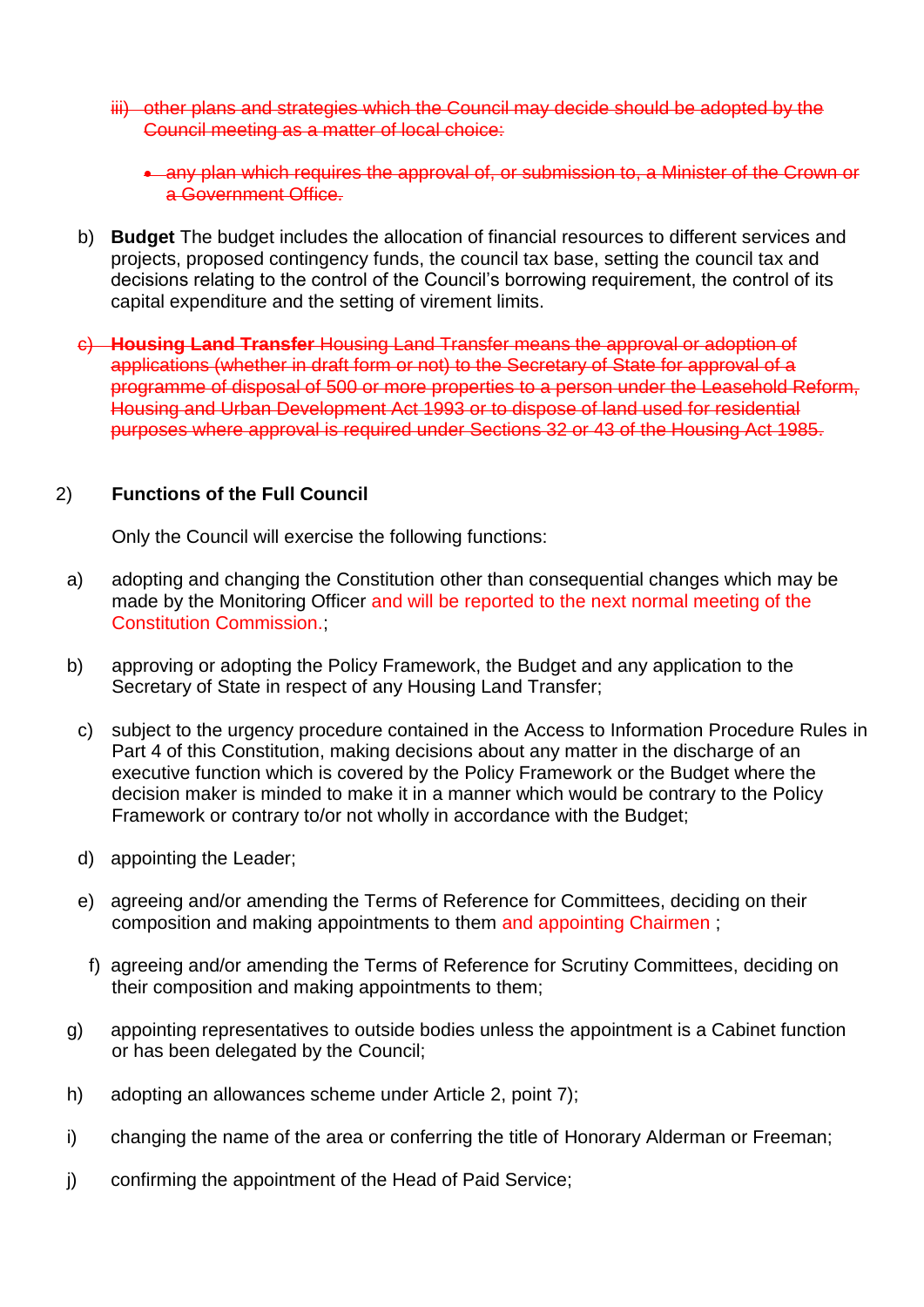- k) making, amending, revoking, re-enacting or adopting bylaws and promoting or opposing the making of local legislation or personal Bills;
- l) all local choice functions set out in Part 3 of this Constitution which the Council decides should be undertaken by itself rather than the Cabinet; and
- m) all other matters which, by law, must be reserved to Council. (See also the schedule at the end of Part 3)

#### 3) **Council Meetings**

There are three types of Council meeting:

- a) the annual meeting;
- b) ordinary meetings;
- c) special meetings.

and they will be conducted in accordance with the Council Procedure Rules in Part 4 of this Constitution.

#### 4) **Responsibility for Functions**

The Council will maintain the tables in Part 3 of this Constitution setting out the responsibilities for the Council's functions which are not the responsibility of the Cabinet.

Article 5 – Chairing Meetings of the Council

#### 1) **Role and Function of the Chairman of the Council**

The Chairman of the Council and in his absence, the Vice-Chairman will have the following roles and functions:

- a) **First Citizen** The Chairman of the Council shall take precedence and shall be the first citizen of Rutland.
- b) **Promotion of the Council** The Chairman will promote the Council as a whole and act as a focal point for the community.
- c) **Ceremonial Matters** The Council will decide what civic and ceremonial duties the Chairman will carry out.
- 2) The Council will elect the Chairman annually. The Chairman will have the following responsibilities:
	- a) to uphold and promote the purposes of the Constitution, and to interpret the Constitution when necessary;
	- b) to preside over meetings of the Council so that its business can be carried out efficiently and with regard to the rights of councillors and the interests of the community;
	- c) to ensure that the Council meeting is a forum for the debate of matters of concern to the local community and the place at which members who are not on the Cabinet, who do not sit on regulatory Committees or hold appointments as Committee Chairmen, are able to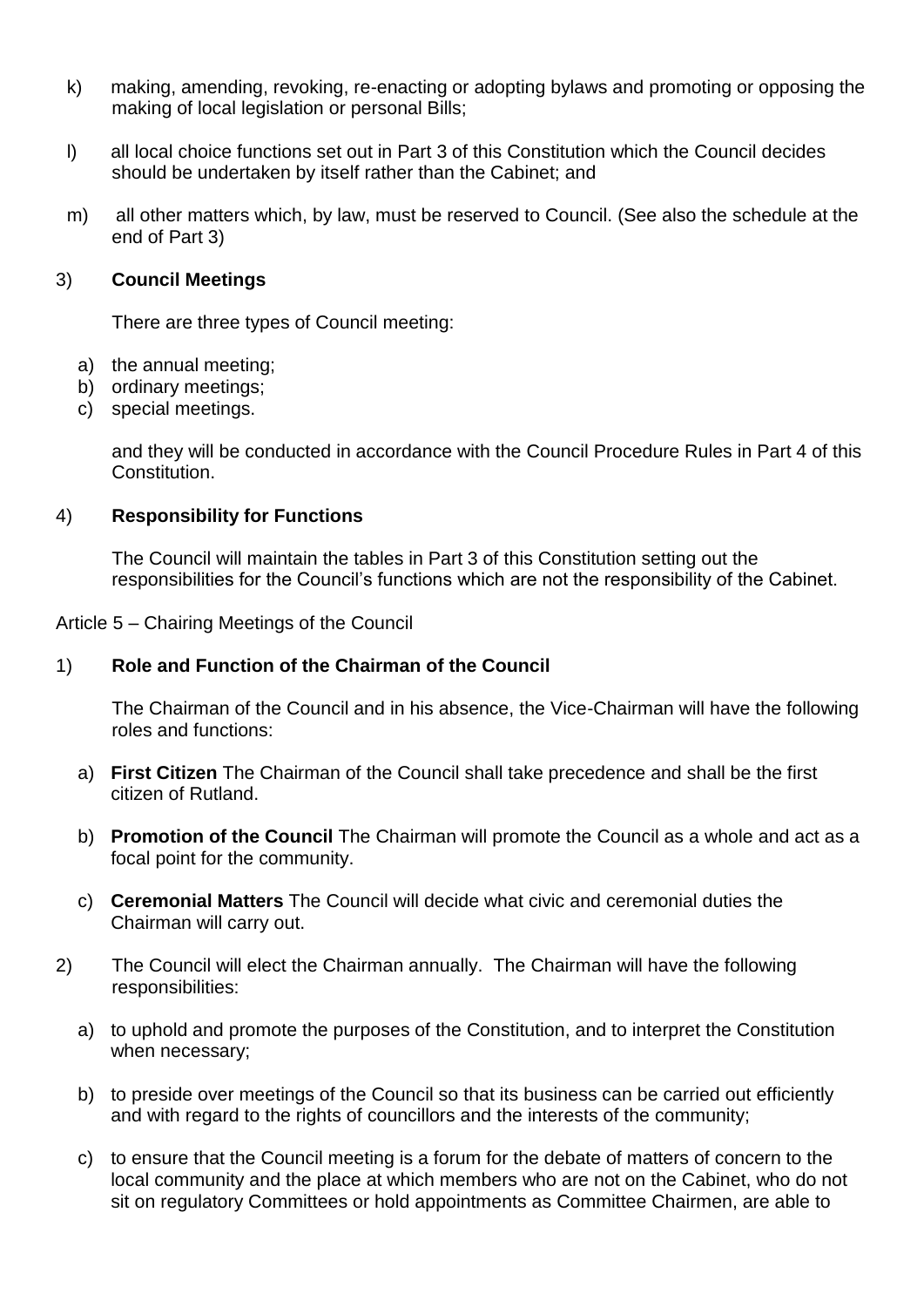hold the Cabinet and members of the regulatory Committees and Committee Chairmen to account;

- d) to promote public involvement in the Council's activities;
- e) to be the conscience of the Council; and
- f) to attend such civic and ceremonial functions in Rutland and neighbouring authorities as the Council and he determines appropriate.

#### Article 6 – Overview and Scrutiny Committees **OVERVIEW AND SCRUTINY – GENERAL COMMENTS**

## 1) **Terms of Reference**

The Council has one Strategic Overview and Scrutiny Committee. This Committee is also the Council's designated crime and disorder committee under Section 19 of the Police and Justice Act 2006 and is responsible for local authority scrutiny of health matters under the National Health Service Act 2006.

The Council will appoint the Scrutiny Committees set out in the left-hand column of the table below to discharge the functions conferred by Section 21 of the Local Government Act 2000 or any regulations made under Section 32 of the Local Government Act 2000 in relation to the matters set out in the right hand column of the same table.

| NAME OF SCRUTINY COMMITTEE           | AREA OF RESPONSIBILITY                    |
|--------------------------------------|-------------------------------------------|
| Adults and Health                    | See Part 4 – Section 4 Procedure Rule 211 |
| <b>Children and Young People</b>     | See Part 4 - Section 4 Procedure Rule 211 |
| Growth, Infrastructure and Resources | See Part 4 – Section 4 Procedure Rule 211 |

#### 2) **Composition**

.

The arrangements with respect to the composition of the Overview and Scrutiny Committee will be as follows:

- The Committee will have a maximum of nine non-executive councillors, and in accordance with the provisions of the Local Government Housing Act 1989, will reflect the political balance of the Council. The Chairman will be appointed at the Annual Meeting of the Council for the ensuing year. The Chairman of the Committee should be a Member of an opposition group unless resolved otherwise by Council.
- The Committee will appoint a Vice-Chairman, drawn from those councillors serving on the Committee.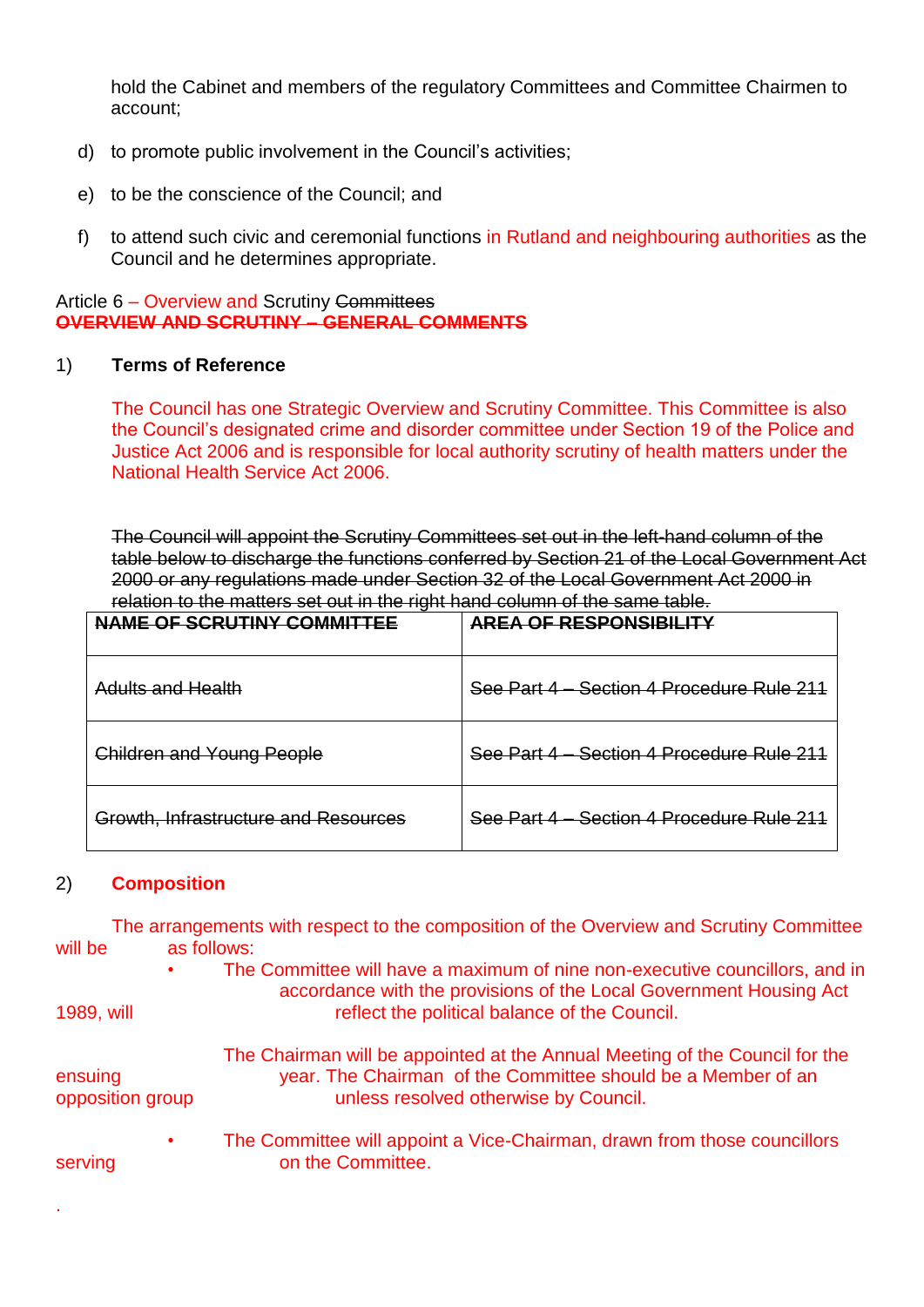• Cabinet Members will be expected to attend the Committee, and task and finish or working groups appointed by the Committee, when invited, to contribute on matters that relate to their portfolio.

• The Committee will have five representatives with full voting and call-in rights on education matters only; comprising one Church of England diocese representative, one Roman Catholic diocese representative and 2 parent governor representatives.

• The Committee will be able to co-opt external representatives or appoint advisers, as it sees fit in a non-voting capacity.

Councillors and co-optees may not be involved in scrutinising a decision in which they have been involved directly.

## 3) **General Role**

The Strategic Overview and Within their terms of reference, Scrutiny Committees will:

- a) review and/or scrutinise decisions made or actions taken in connection with the discharge of any of the Council's functions;
- b) review, develop or propose policies in connection with the discharge of any of the Council's functions;
- c) make reports and/or recommendations to the full Council and/or the Cabinet and/or any policy, joint or Area Committee in connection with the discharge of any functions;
- d) consider any matter affecting the area or its inhabitants; and
- e) exercise the right to call-in, for reconsideration, decisions made but not yet implemented by the Cabinet and/or any joint or Area Committees.
- f) discuss initiatives put forward for consideration by individual members of the Committee and any relevant 'call-for-action' in accordance with the Scrutiny Procedure Rules set out in Part 4 of this Constitution; and
- g) consider petitions referred to the Overview and Scrutiny Committee in accordance with provisions set out in the Petition Scheme set out in Part 5 of this Constitution.
- h) Follow up on any Recommendations or reports.

#### 3) **Specific functions**

#### a) **Overview and Policy development and review.**

The Strategic Overview and Scrutiny Committees may:

i) assist the Council and the Cabinet in the development of its Budget and Policy Framework by in-depth analysis of policy issues;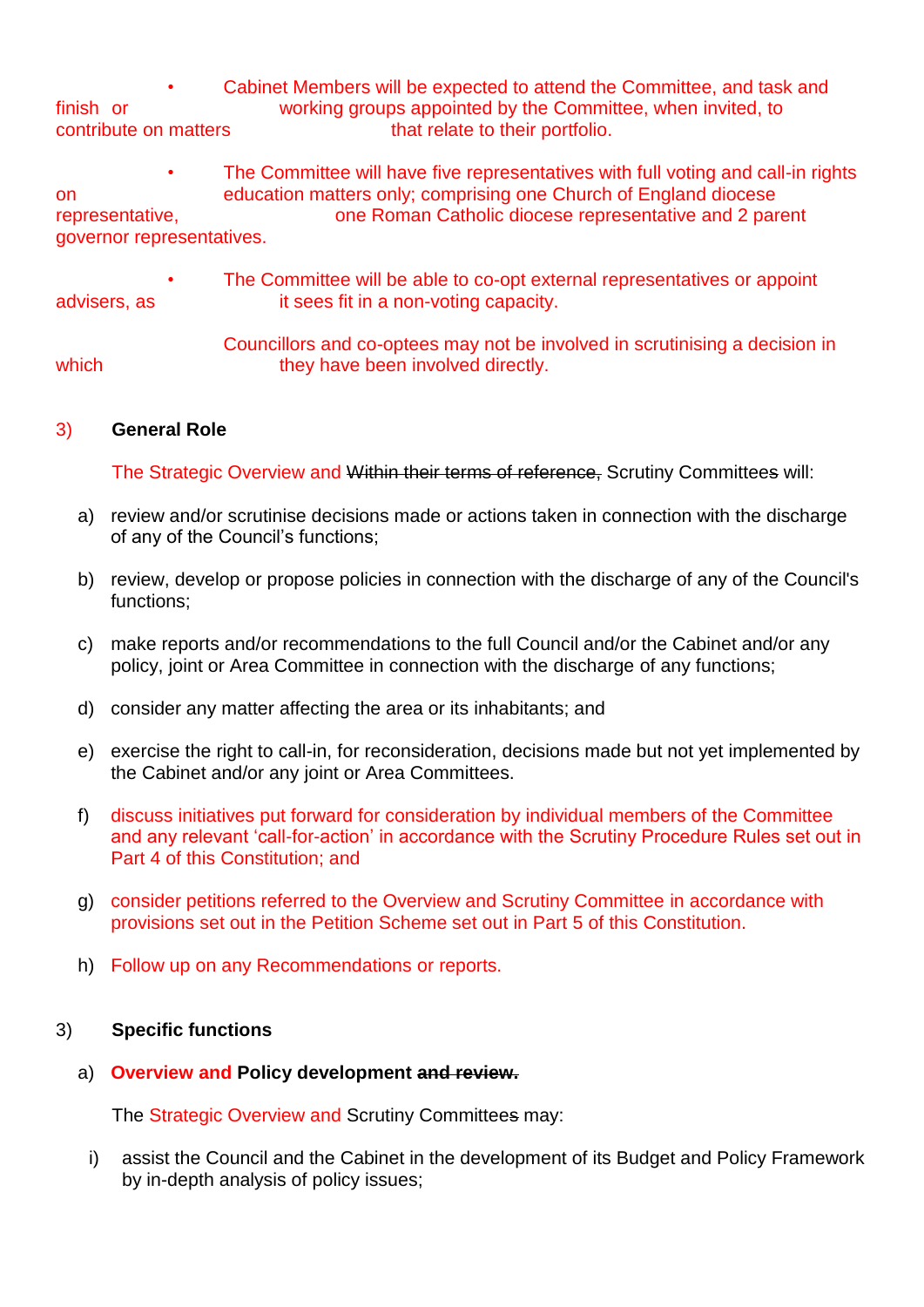- ii) conduct research, community and other consultation in the analysis of policy issues and possible options;
- iii) consider and implement mechanisms to encourage and enhance community participation in the development of policy options;
- iv) question members of the Cabinet and/or Committees and senior officers about their views on issues and proposals affecting Rutland subject to the approved protocols; and
- v) liaise with other external organisations operating in Rutland, whether national, regional or local, to ensure that the interests of local people are enhanced by collaborative working.

#### b) **Scrutiny**

The Strategic Overview and Scrutiny Committees may:

- i) review and scrutinise the decisions made by and performance of the Cabinet and/or Committees and Council officers both in relation to individual decisions and over time;
- ii) review and scrutinise the performance of the Council in relation to its policy objectives, performance targets and/or particular service areas;
- iii) question members of the Cabinet and/or Committees and senior officers about their decisions and performance, whether generally in comparison with service plans and targets over a period of time, or in relation to particular decisions, initiatives or projects;
- iv) make recommendations to the Cabinet and/or appropriate Committee and/or Council arising from the outcome of the scrutiny process;
- v) review and scrutinise the performance of other public bodies in the area and invite reports from them by requesting them to address the Scrutiny Committee and local people about their activities and performance; and
- vi) question and gather evidence from any person (with their consent).
- vii) review and scrutinise health service provision within its area, health promotion and the health and well-being of local communities under the relevant Health legislation.
- viii) use innovative ways to scrutinise matters of concern; the issue being investigated should be matched to the most appropriate process.

## c) **Finance**

The Strategic Overview and Scrutiny Committees may exercise overall responsibility for the finances made specifically available to them to undertake their scrutiny function.

#### **d) Performance Management and Review**

The Overview and Scrutiny Committee will make arrangements to review and scrutinise the performance of the Council in relation to its policy and budgetary objectives, performance targets and/or particular service areas.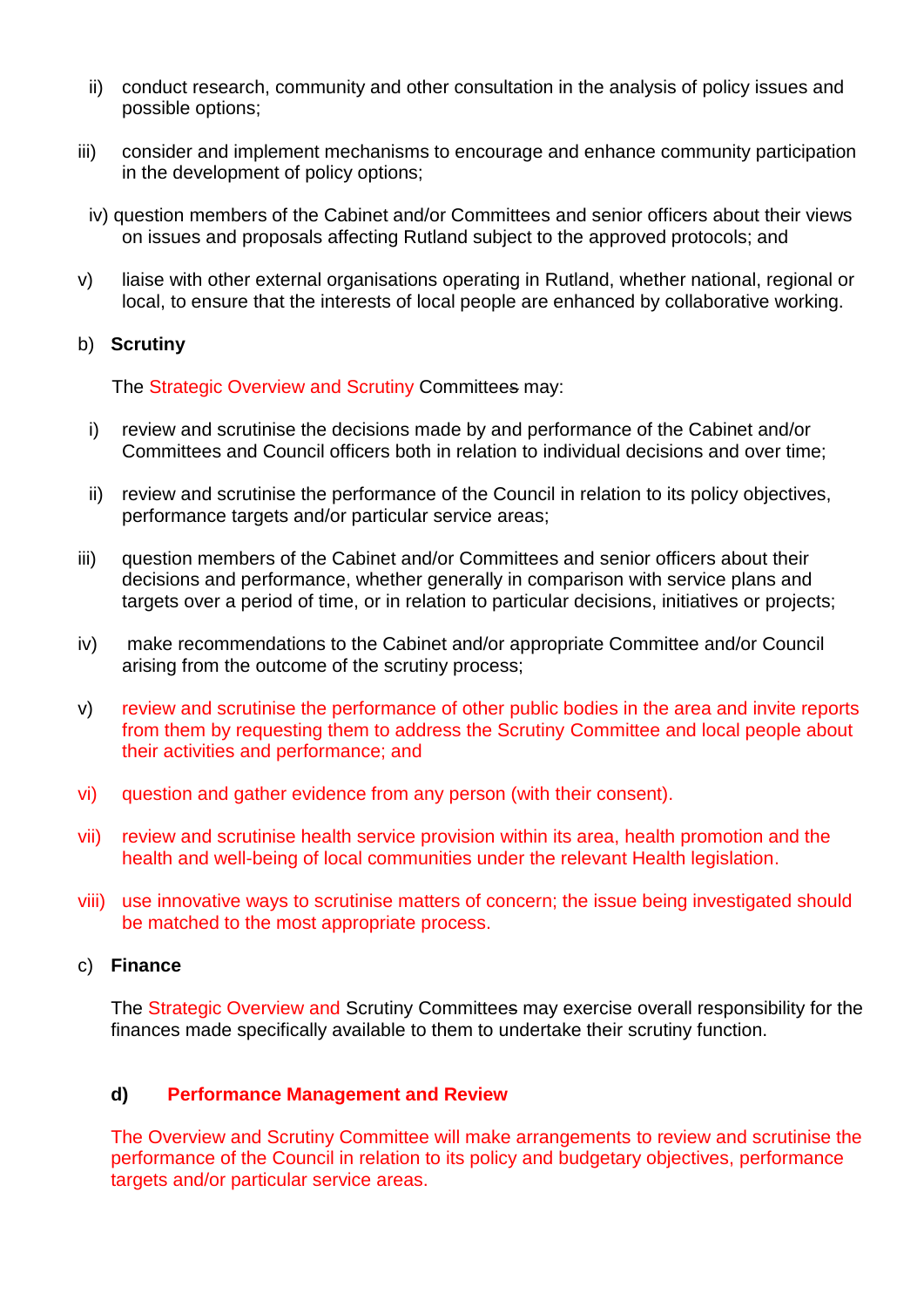i) undertake performance reviews of the Council's functions as appropriate and prepare appropriate reports for the Cabinet and the Council.

ii) monitor and review the outcomes of performance and process reviews and make further recommendations where necessary; and

iii) consider the policy implications arising from reviews for other functions and services.

iv) Monitor performance against and delivery of the Rutland Corporate Plan and the Future Rutland Vision

#### d) **Annual Report**

The Strategic Overview and Scrutiny Committees may will report annually to full Council on its their workings and make recommendations for future work programmes and amended working methods if appropriate.

#### e) **Officers**

The Strategic Overview and Scrutiny Committees may exercise overall responsibility for the work programme of the officers employed to support their work within any approved budgets.

#### 4) **Proceedings of Scrutiny Committees**

The Strategic Overview and Scrutiny Committees will conduct its their proceedings in accordance with Scrutiny Committee Procedure Rules set out in Part 4 of this Constitution.

#### 5) **Form and Composition**

- a) A Scrutiny Committee will consist of a Chairman, Vice Chairman together with the number of Members that may be appointed by the Council at its Annual Meeting and may be revised by the Council at other times.
- b) Scrutiny Committees currently comprise of 7 Members.
- c) The Chairman of the Council may decide whether he/she wishes to serve on Scrutiny Committee. All other Members who are not appointed to the Cabinet are expected to take an active role in the Scrutiny function.

Article 7 – The Cabinet

#### 1) **Role**

The Cabinet will carry out all of the local authority's functions which are not the responsibility of any other part of the local authority, whether by law or under this Constitution.

#### 2) **Form and Composition**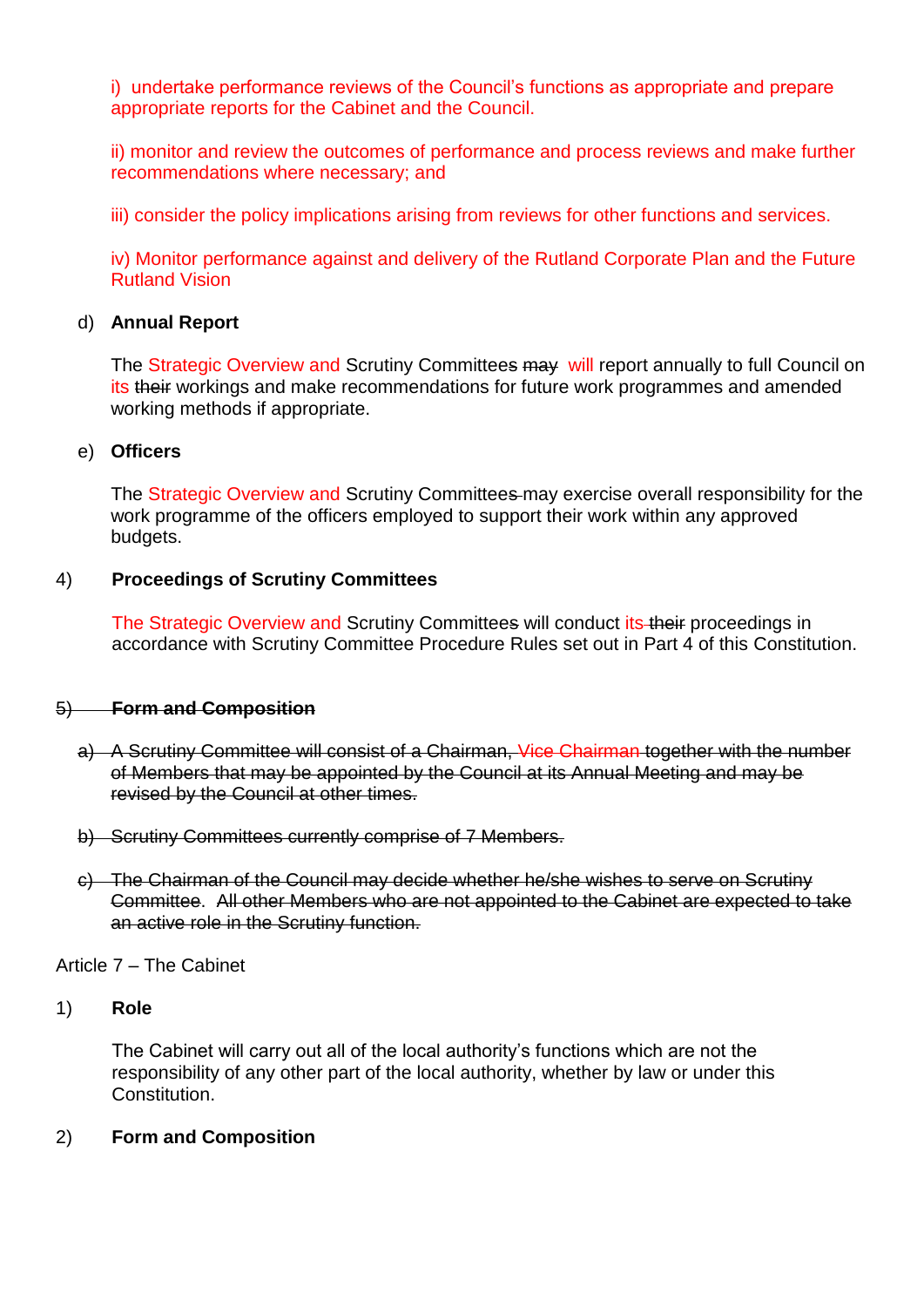The Cabinet will consist of the Leader of the Council together with up to 9 more Members appointed by him. The Leader and the other Members will be known collectively as the Cabinet in Rutland.

## 3) **Leader**

The Leader will be a councillor elected to the position of Leader by the Council. The Leader will hold office until:

- a) he resigns from the office; or
- b) he is no longer a councillor; or
- c) he completes the period of office in Article 2, part 4) or is removed from office by a simple majority or 50% of all Members plus 1 Member (for the current size of 27 Councillors this would be 14 Members) of the Council at any time, following a Notice of Motion to Council.

## 4) **Other Cabinet Members**

Other Cabinet members shall hold office until:

- a) they resign from office; or
- b) they are no longer councillors; or
- c) they are removed from office, either individually or collectively, by the Leader.

#### 5) **Proceedings of the Cabinet**

Proceedings of the Cabinet shall take place in accordance with the Cabinet Procedure Rules set out in Part 4 of this Constitution.

#### 6) **Responsibility for Functions**

The Leader will maintain a list setting out the Scheme of Delegation in Part 3 of this Constitution setting out where appropriate which individual Members of the Cabinet, Committees of the Cabinet, officers or joint arrangements are responsible for the exercise of particular executive functions. The Leader will notify the Monitoring officer of any changes to the list of delegations within 5 working days of any change

#### 7) **No delegation to individual Members of the Cabinet**

Individual Members of the Cabinet, including the Leader and Deputy Leader, shall not be responsible for exercising any executive functions. Executive functions can only be exercised by the Cabinet itself, a Committee of the Cabinet (minimum of three Members), officers or any other body granted delegated authority by the Cabinet.

Article 8 – Regulatory and other Committees

# 1) **Regulatory and other Committees**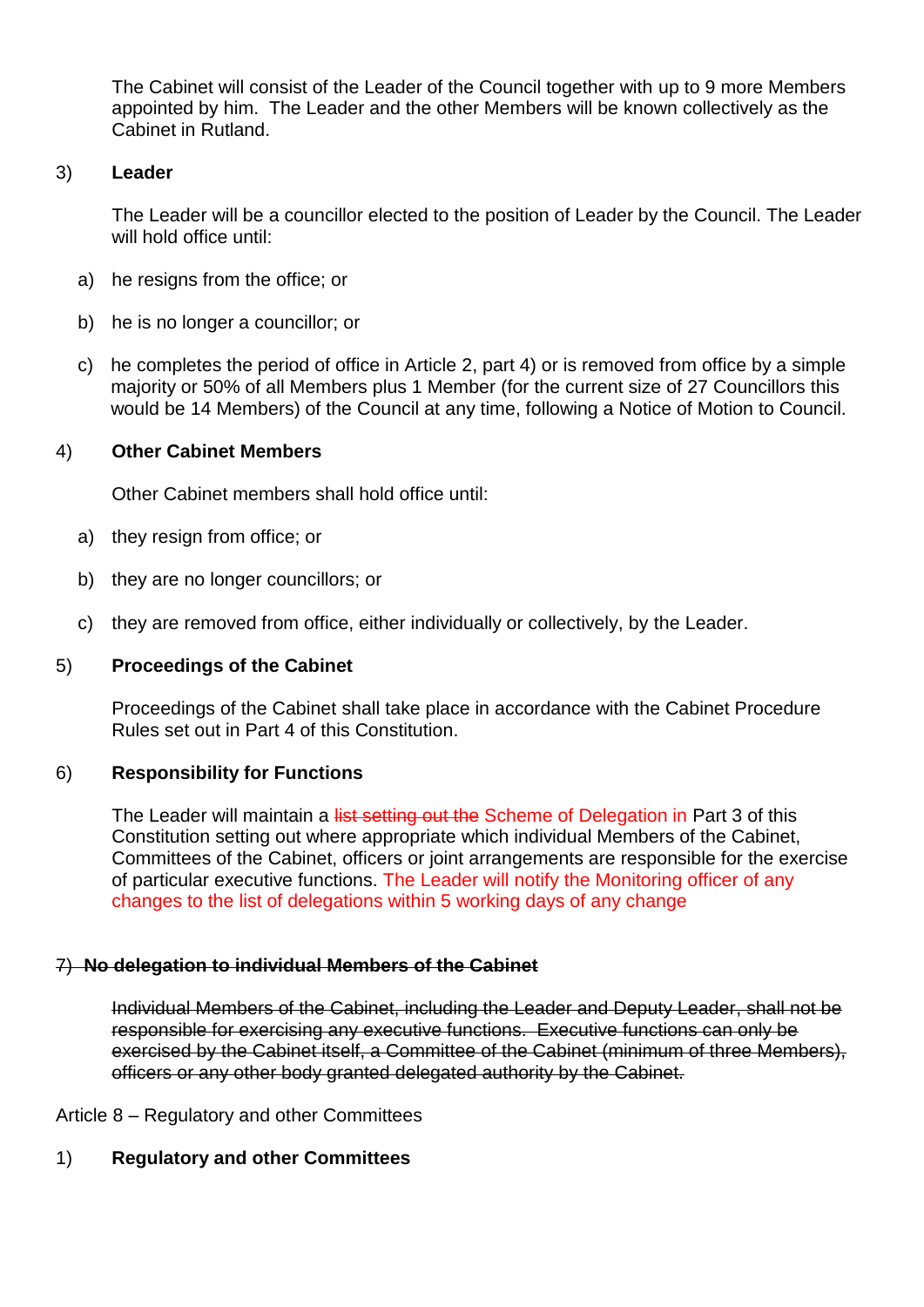The Council will appoint the Committees set out below: in the left hand column of the table Responsibility for Council Functions in Part 3b of this Constitution to discharge the functions described in Part 3 Sections 6 – 11 of this Constitution.

Audit and Risk Committee Planning and Licensing Committee Employment and Appeals Committee Conduct Committee Health and Wellbeing Board Constitution Commission

Article 9 – Area Committees and Forums

#### 1) **Area Committees**

The Council has resolved not to appoint Area Committees. Although the Council may appoint Area Committees, it has decided not to appoint any, as these are not considered appropriate for Rutland.

Article 10 – Joint Arrangements

#### 1) **Arrangements to promote Well Being**

The Cabinet, in order to promote the economic, social or environmental well-being of Rutland, may:

- a) enter into arrangements or agreements with any person or body;
- b) co-operate with, or facilitate or co-ordinate the activities of, any person or body; and
- c) exercise on behalf of that person or body any functions of that person or body.

#### 2) **Joint Arrangements**

- a) The Council may establish joint arrangements with one or more local authorities and/or their executives to exercise functions which are not executive functions or advise the Council. Such arrangements may involve the appointment of a joint Committee with these other local authorities.
- b) The Cabinet may establish joint arrangements with one or more local authorities to exercise functions which are executive functions. Such arrangements may involve the appointment of joint Committees with these other local authorities.
- c) Except as set out below, the Cabinet may only appoint Cabinet members to a joint Committee and those members need not reflect the political composition of the local authority as a whole.
- d) The Cabinet may appoint members to a joint Committee from outside the Cabinet in the following circumstances:
	- the joint Committee has functions for only part of the area of the authority, and that area is smaller than two-fifths of the authority by area or population. In such cases, the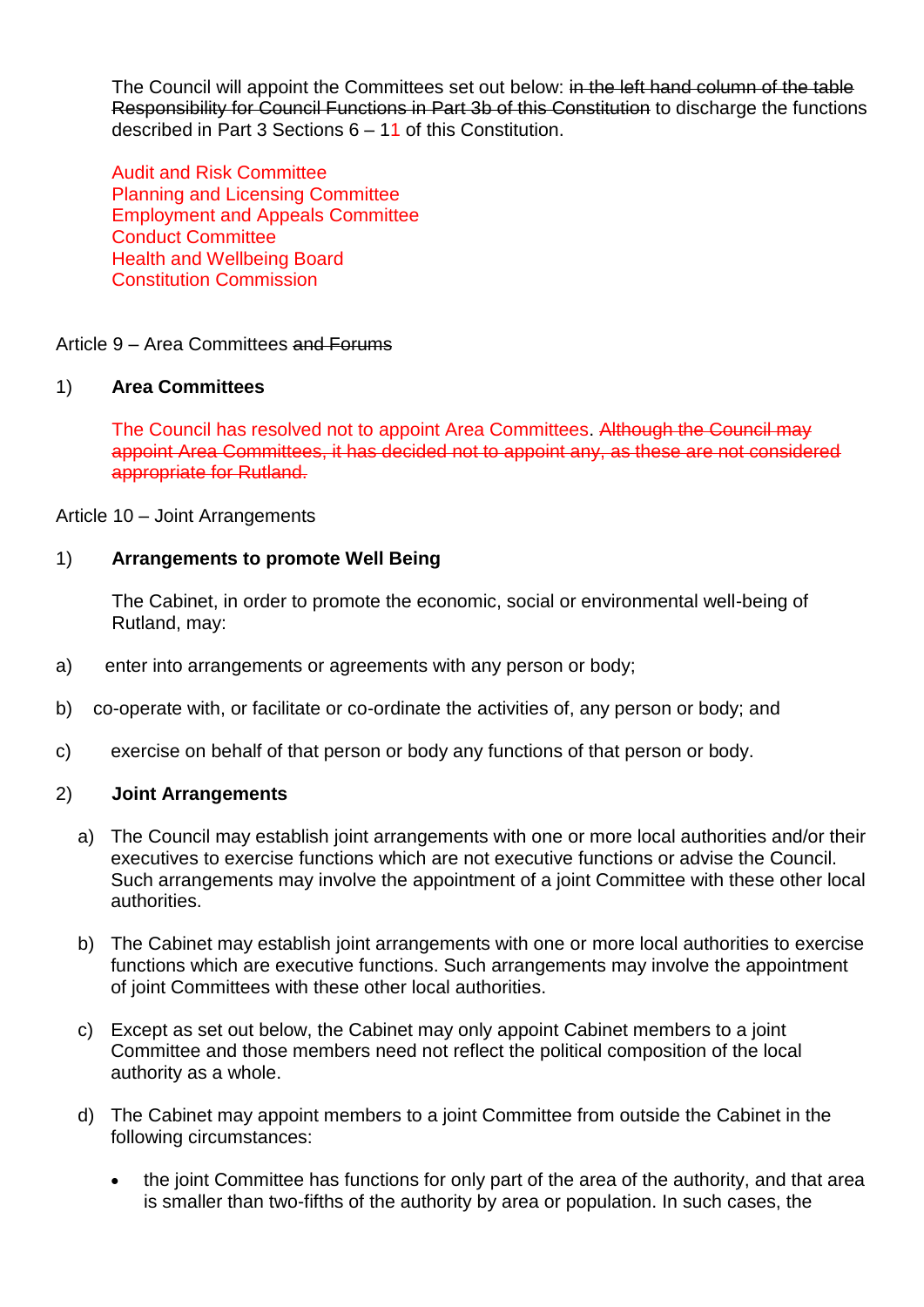Cabinet may appoint to the joint Committee any councillor who is a member for any ward which is wholly or partly contained within the area. (The political balance requirements do not apply to such appointments).

- e) Where the appointment of a Committee is not required then the Head of Paid Service may establish such joint working as they she feels appropriate for the efficient discharge of the functions of the Authority provided always that only matters that are delegated to Officers are within the remit of such functions.
- f) Details of any joint arrangements including any delegations to joint Committees will be found in the Council's scheme of delegations in Part 3 of this Constitution.

## 3) **Access to Information**

- a) The Access to Information Rules in Part 4 of this Constitution apply.
- b) If all the members of a joint Committee are members of the executive in each of the participating authorities then its access to information regime is the same as that applied to the executive.
- c) If the joint Committee contains members who are not on the executive of any participating authority then the access to information rules in Part VA of the Local Government Act 1972 will apply.

## 4) **Delegation to and from other Local Authorities**

- a) The Council may delegate functions to another local authority or, in certain circumstances, to the executive of another local authority.
- b) The Cabinet may delegate executive functions to another local authority or the executive of another local authority in certain circumstances.
- c) Where matters to be delegated are within the remit of functions that have been delegated to Officers then the Head of Paid Service may delegate functions to another local authority or person.

#### 5) **Contracting out**

The Council, for functions which are not executive functions, and the Cabinet, for executive functions, may contract out to another body or organisation functions which may be exercised by an officer and which are subject to an order under Section 70 of the Deregulation and Contracting Out Act 1994, or under contracting arrangements where the contractor acts as the Council's agent under usual contacting principles, provided there is no delegation of the Council's discretionary decision making.

Article 11 – Officers

#### 1) **Management Structure**

a) **General** The full Council may engage such staff (referred to as officers) as it considers necessary to carry out its functions.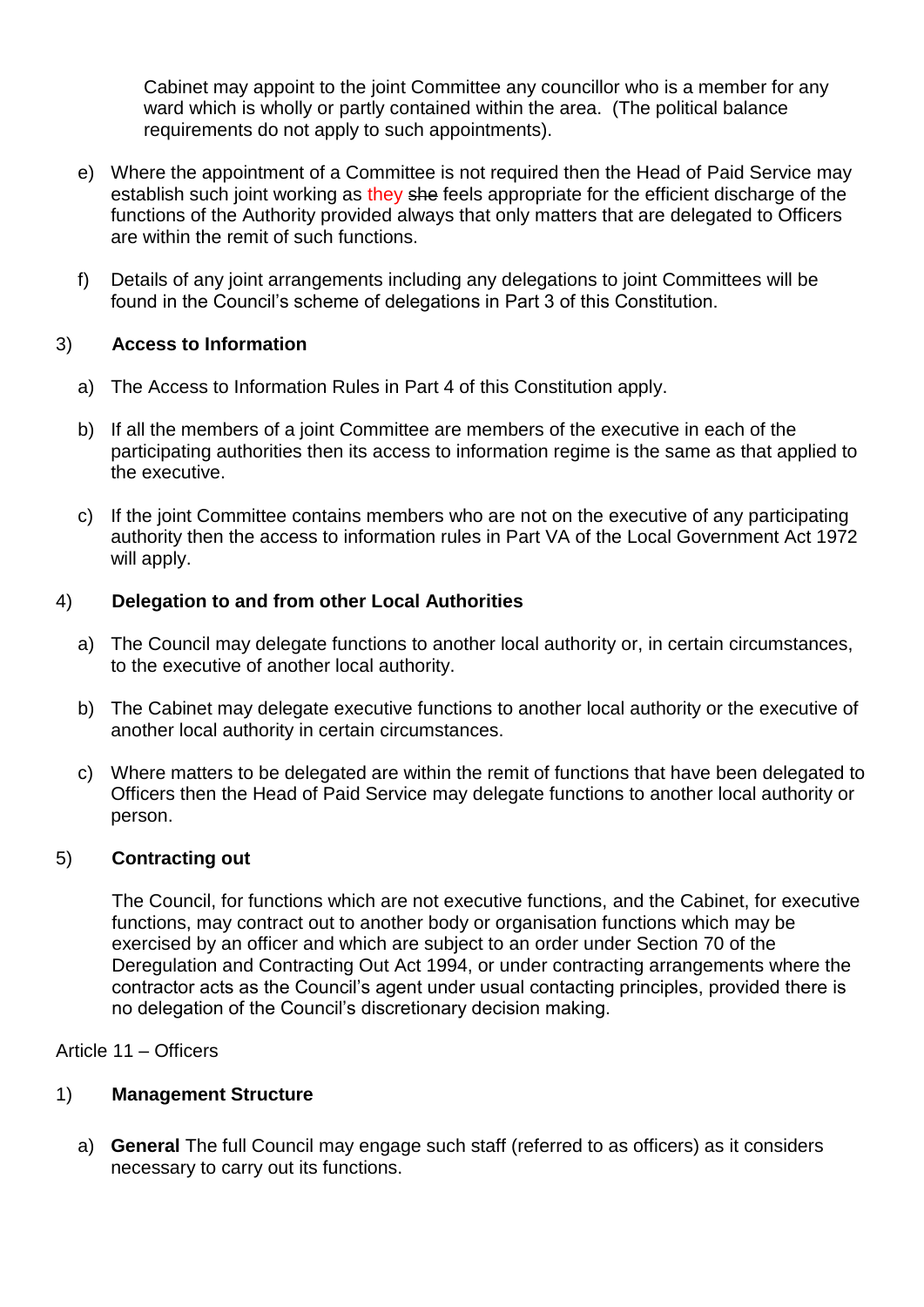- b) **Chief Officers** The full Council will engage persons for the post of Chief Executive and Statutory Officers. The Chief Officers Appointment Committee will engage persons for the other posts, who will be Members of the Senior Management Team (See Part 7 RCC Constitution).
- c) **Head of Paid Service, Monitoring Officer and Chief Finance Officer** The Council will designate the following posts as shown:

| <b>POST</b>                                 | <b>DESIGNATED OFFICER</b>        |
|---------------------------------------------|----------------------------------|
| <b>Head of Paid Service</b>                 | l Chief Executive                |
| <b>Monitoring Officer</b>                   | Director of Law and Governance   |
| Chief Finance Officer (Section 151 Officer) | Strategic Director for Resources |

The duties of both the Monitoring Officer and Chief Finance Officer (apart from the administration of the financial affairs of the council) must be carried out personally, but can be carried out by a deputy nominated by them in cases of absence or illness. It is the function of the relevant officer to appoint each deputy, not the Council.

Such posts will have the functions described in Article 11 section 2) - 4) below.

d) **Structure** The Head of Paid Service will determine and publicise a description of the overall departmental structure of the Council showing the management structure and deployment of officers. This is set out at Part 7 of this Constitution.

## 2) **Functions of the Head of Paid Service**

- a) **Discharge of Functions by the Council** The Head of Paid Service will report to full Council on the manner in which the discharge of the Council's functions is co-ordinated, the number and grade of officers required for the discharge of functions and the organisation of officers.
- b) **Restrictions on Functions** The Head of Paid Service may not be the Monitoring Officer but may hold the post of Chief Finance Officer if a qualified accountant.

#### 3) **Functions of the Monitoring Officer**

- a) **Maintaining the Constitution** The Monitoring Officer will maintain an up-to-date version of the Constitution and will ensure that it is widely available for consultation by members, staff and the public.
- b) **Ensuring Lawfulness and Fairness of Decision Making** After consulting with the Head of Paid Service and Chief Finance Officer, the Monitoring Officer will report to the full Council, or to the Cabinet in relation to an executive function, if he considers that any proposal, decision or omission would give rise to unlawfulness or if any decision or omission has given rise to maladministration. Such a report will have the effect of stopping the proposal or decision being implemented until the report has been considered.
- c) **Supporting the Conduct Committee** The Monitoring Officer will contribute to the promotion and maintenance of high standards of conduct through provision of support to the Conduct Committee.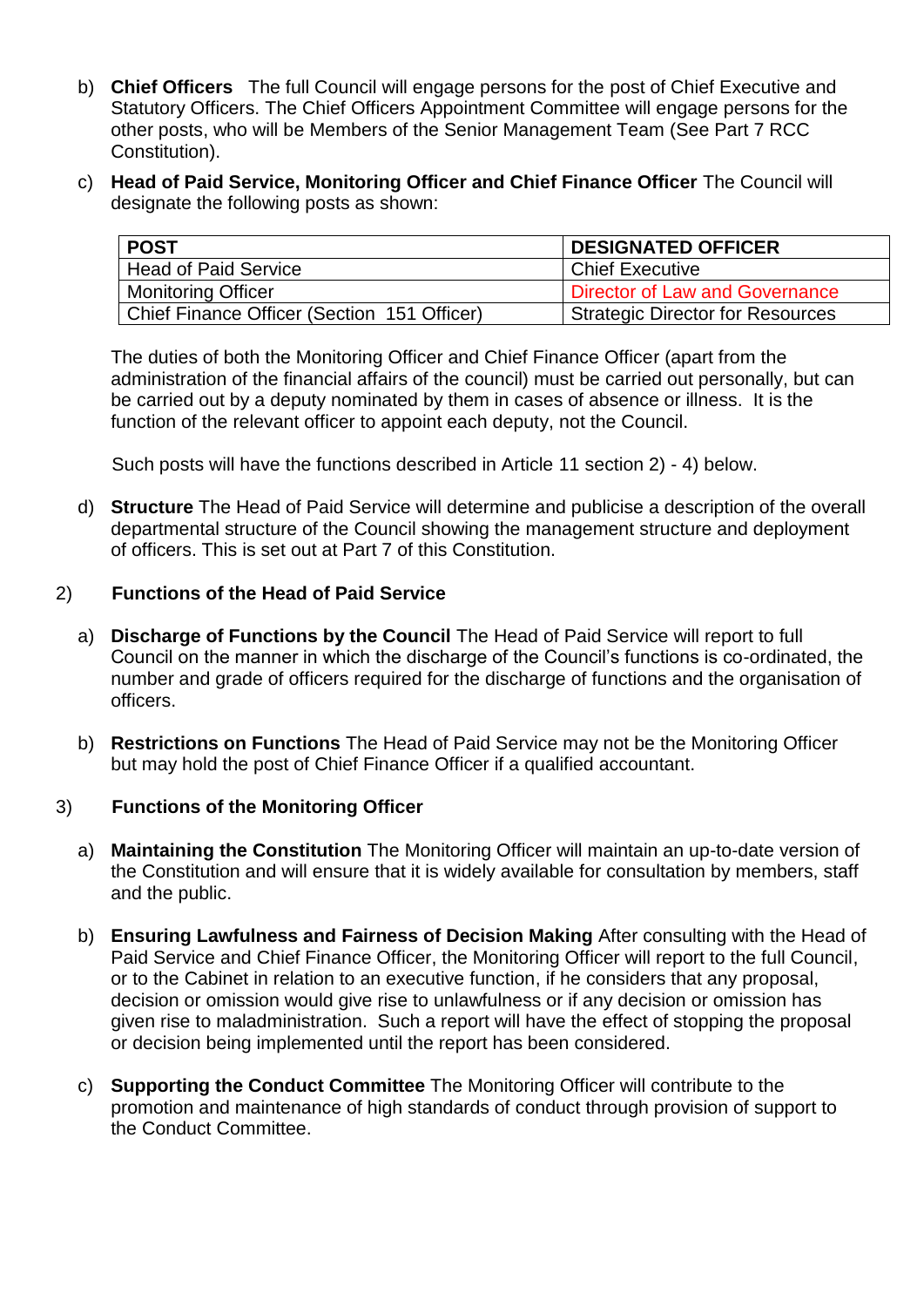- f) **Proper Officer for Access to Information** The Monitoring Officer will ensure that executive decisions, together with the reasons for those decisions and relevant officer reports and background papers are made publicly available as soon as possible.
- g) **Advising whether Cabinet Decisions are within the Policy Framework** The Monitoring Officer will advise whether decisions of the Cabinet are in accordance with the policy framework.
- h) **Providing Advice** The Monitoring Officer will provide advice on the scope of powers and authority to take decisions, maladministration, financial impropriety, probity and budget and policy framework issues to all councillors.
- i) **Complaints** The Monitoring Officer has the responsibility for being the Council's Corporate Complaints Officer and will be responsible for ensuring that adequate procedures are in place to record and monitor complaints.
- j) **Restrictions on Posts** The Monitoring Officer cannot be the Chief Finance Officer or the Head of Paid Service.

## 4) **Functions of the Chief Finance Officer**

- a) **Ensuring Lawfulness and Financial Prudence of Decision Making** After consulting with the Head of Paid Service and the Monitoring Officer, the Chief Finance Officer will report to the full Council, or to the Cabinet in relation to an executive function, and the Council's external auditor if he or she considers that any proposal, decision or course of action will involve incurring unlawful expenditure, or is unlawful and is likely to cause a loss or deficiency or if the Council is about to enter an item of account unlawfully.
- b) **Administration of Financial Affairs** The Chief Finance Officer will have responsibility for the administration of the financial affairs of the Council.
- c) **Duty to Act** To take action in accordance with Section 114 of the Finance Act 1988 where action is needed in his opinion. This relates to the requirement to report to all Members of the Council, in consultation with the Monitoring Officer, if there is or is likely to be unlawful expenditure or an unbalanced budget.
- d) **Contributing to Corporate Management** The Chief Finance Officer will contribute to the corporate management of the Council, in particular through the provision of professional financial advice.
- e) **Advising whether Cabinet Decisions are outside or not wholly in accordance with the Budget Framework** The Chief Finance Officer will advise whether decisions of the Cabinet are outside or not wholly in accordance with the budget framework.
- f) **Providing Advice** The Chief Finance Officer will provide advice on the scope of powers and authority to take decisions, maladministration, financial impropriety, probity and budget and policy framework issues to all councillors and will support and advise councillors and officers in their respective roles.
- g) **Give Financial Information.** The Chief Finance Officer will provide financial information to the media, members of the public and the community.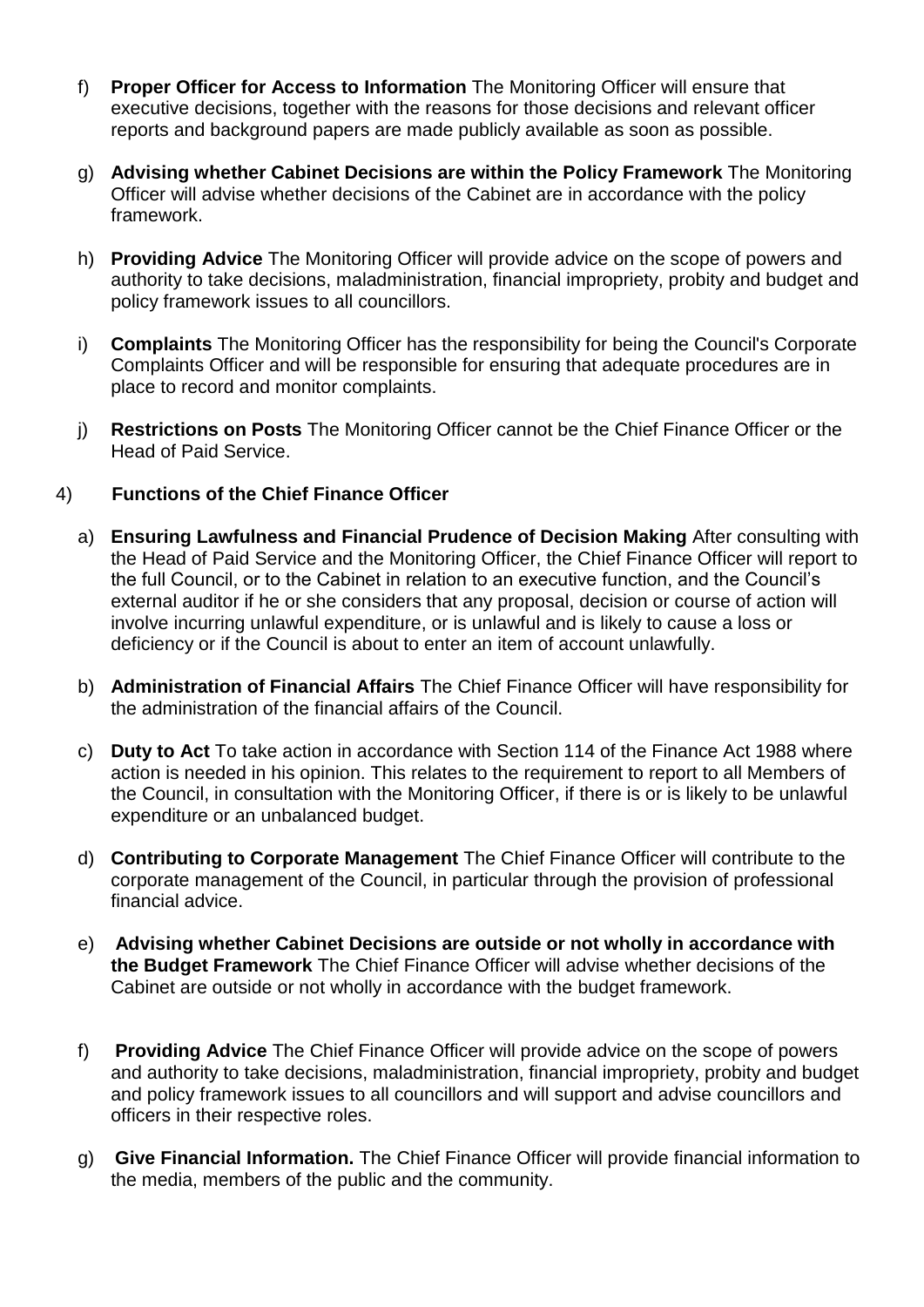# 5) **Duty to provide sufficient Resources to the Monitoring Officer and Chief Finance Officer**

The Council will provide the Monitoring Officer and Chief Finance Officer with such officers, accommodation and other resources as are in their opinion sufficient to allow their duties to be performed.

#### 6) **Conduct**

Officers will comply with the Officers' Code of Conduct and the Protocol on Officer/Member Relations set out in Part 5 of this Constitution.

## 7) **Employment**

The recruitment, selection and dismissal of officers will comply with the Officer Employment Rules set out in Part 4 of this Constitution.

Article 12 – Decision Making

#### 1) **Responsibility for Decision Making**

The Council will issue and keep up-to-date a record of what part of the Council or individual has responsibility for particular types of decisions or decisions relating to particular areas or functions. The record is set out in Part 3 of this Constitution.

#### 2) **Principles of Decision Making**

All decisions of the Council will be made in accordance with the following principles

- (a) proportionality (i.e. the action must be proportionate to the desired outcome);
- (b) due consultation and the considering of professional advice from officers;
- (c) respect for human rights;
- (d) a presumption in favour of openness; and
- (e) clarity of aims and desired outcomes.

#### 3) **Types of Decision**

- a) Decisions reserved to full Council. Decisions relating to the functions listed in Article 4, will be made by the full Council and not delegated.
- b) Key decisions.

A 'key decision' means an executive decision which is likely to:

- i) result in the Council incurring expenditure which is, or the making of savings which are, significant having regard to the Council's budget for the service or function to which the decision relates; or
- ii) to be significant in terms of its effects on communities living or working in an area comprising two or more wards in Rutland;
- iii) in determining the meaning of 'significant' in paragraphs i) and ii) above regard must be paid to any guidance issued by the Secretary of State.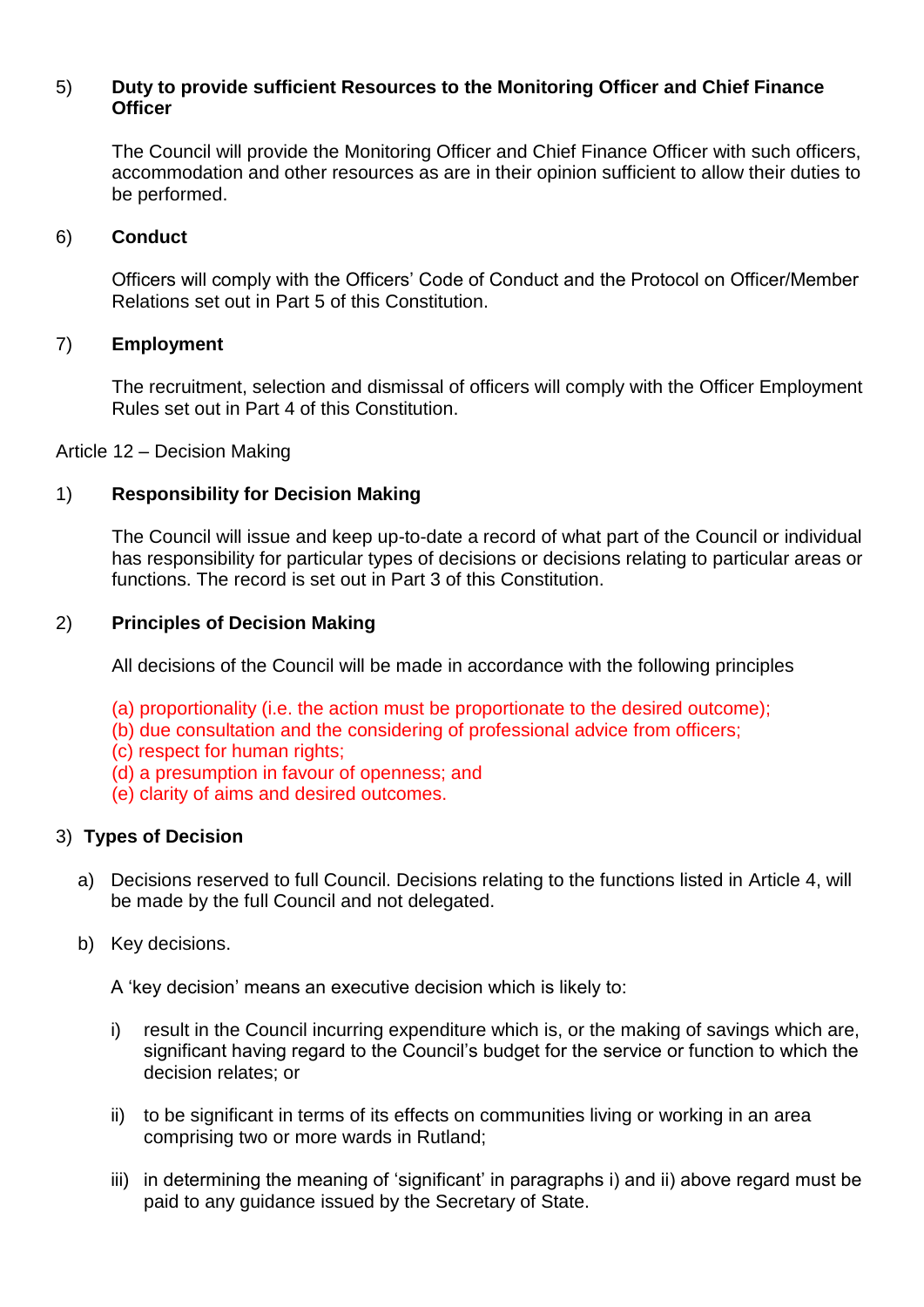d) A decision taker may only make a key decision in accordance with the requirements of the Local Government Act 2000 and its Associated Regulations and in accordance with procedural rules set out in Part 4 of this Constitution. the requirements of the Access to Information Procedure Rules set out in Part 4 of this Constitution.

## 4) **Decision making by the Full Council**

Subject to Article 12, Section 8) the Council meeting will follow the Council Procedures Rules set out in Part 4 of this Constitution when considering any matter.

## 5) **Decision making by the Cabinet**

Subject to Article 12, Section 8) the Cabinet will follow the Cabinet Procedures Rules set out in Part 4 of this Constitution when considering any matter.

#### 6) **Decision making by Scrutiny Committees**

Scrutiny Committees will follow the Scrutiny Committee Procedures Rules set out in Part 4 of this Constitution when considering any matter. Scrutiny Committees do not have any authority to take any decisions to discharge services or functions on behalf of the Council or the Cabinet. Scrutiny Committees can make recommendations on services and functions and the policy for delivering these services and functions.

#### 7) **Decision making by other Committees and Sub-Committees established by the Council**

Subject to Article 12, Section 8) other Council Committees and Sub-Committees will follow the Committee Procedures Rules set out in Part 4 of this Constitution.

#### 8) **Decision making by Council bodies acting as Tribunals**

The Council, a councillor or an officer acting as a tribunal or in a quasi-judicial manner or determining/considering (other than for the purposes of giving advice) the civil rights and obligations or whether to bring criminal proceedings for an alleged offence against any person will follow a proper procedure which accords with the requirements of natural justice and the right to a fair trial contained in Article 6 of the European Convention on Human Rights.

# 9. **Decision-making by Council Officers**

Council officers shall exercise powers delegated to them in accordance with Article 11 and Part 3 of the Constitution – Scheme of Delegations and Designations of Proper Officers and shall record, in accordance with the relevant statutory provisions and regulations, any executive decisions that they may make.

Article 13 – Finance, Contracts and Legal Matters

#### 1) **Financial Management**

The management of the Council's financial affairs will be conducted in accordance with the Financial Procedure Rules set out in Part 9 of this Constitution.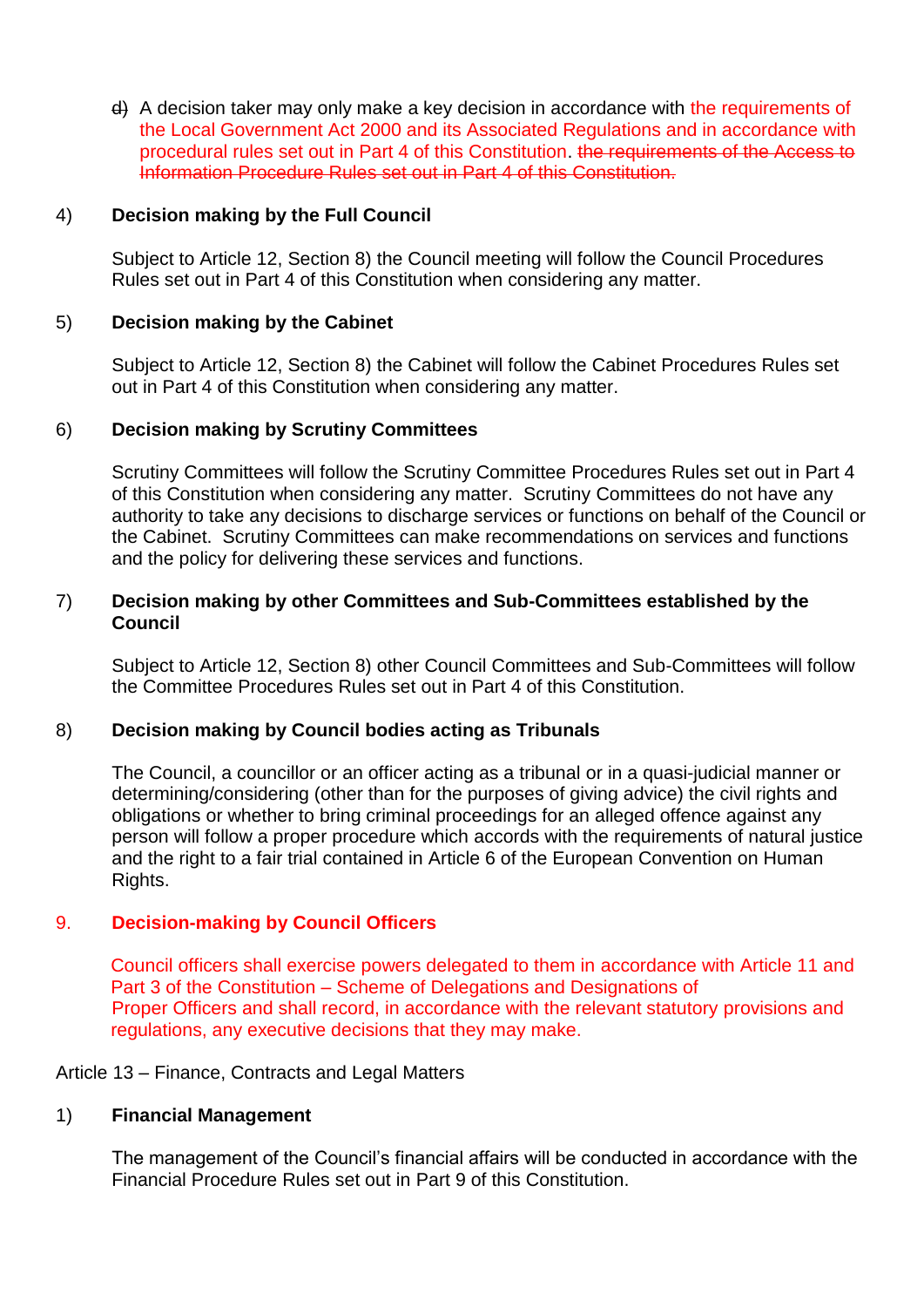## 2) **Contracts**

Every contract made by the Council will comply with the Contract Procedure Rules set out in Part 10 of this Constitution.

## 3) **Legal Proceedings**

The Monitoring Officer Deputy Director: Corporate Governance is authorised to institute, defend or participate in any legal proceedings in any case where such action is necessary to give effect to decisions of the Council or in any case where the Deputy Director: Corporate Governance considers that such action is necessary to protect the Council's interests.

## 4) **Authentication of Documents**

Where any document is necessary to any legal procedure or proceedings on behalf of the Council, it will be signed by the Monitoring officer Deputy Director: Corporate Governance or other person authorised by him, unless any enactment otherwise authorises or requires, or the Council has given requisite authority to some other person.

All contracts entered into on behalf of the local authority in the course of the discharge of any function shall be made in writing. Such contracts must either be signed by an officer of the authority or made under the common seal of the Council attested by at least one officer authorised to do so by the Chief Executive or the Monitoring officer Deputy Director: Corporate Governance

## 5) **Common Seal of the Council**

The Common Seal of the Council will be kept in a safe place in the custody of the Monitoring officer <del>Deputy Director: Corporate Governance</del> A decision of the Council, or of any part of it, will be sufficient authority for sealing any document necessary to give effect to the decision. The Common Seal will be affixed to those documents which in the opinion of the Monitoring Officer Deputy Director: Corporate Governance should be sealed. The affixing of the Common Seal will be attested by the Chief Executive, the Monitoring Officer Deputy Director: Corporate Governance or some other person authorised by them and the Leader or Deputy Leader of the Council. .

Article 14 - Review and Revision of the Constitution

#### 1) **Duty to monitor and review the Constitution**

The Monitoring Officer will monitor and review the operation of the Constitution to ensure that the aims and principles of the Constitution are given full effect.

A key role for the Monitoring Officer is to be aware of the strengths and weaknesses of the Constitution adopted by the Council, and to make recommendations for ways in which it could be amended in order to achieve better the purposes set out in Article 1. In undertaking this task the Monitoring Officer may:

- a) observe meetings of different parts of the Member and officer structure;
- b) undertake an audit trail of a sample of decisions;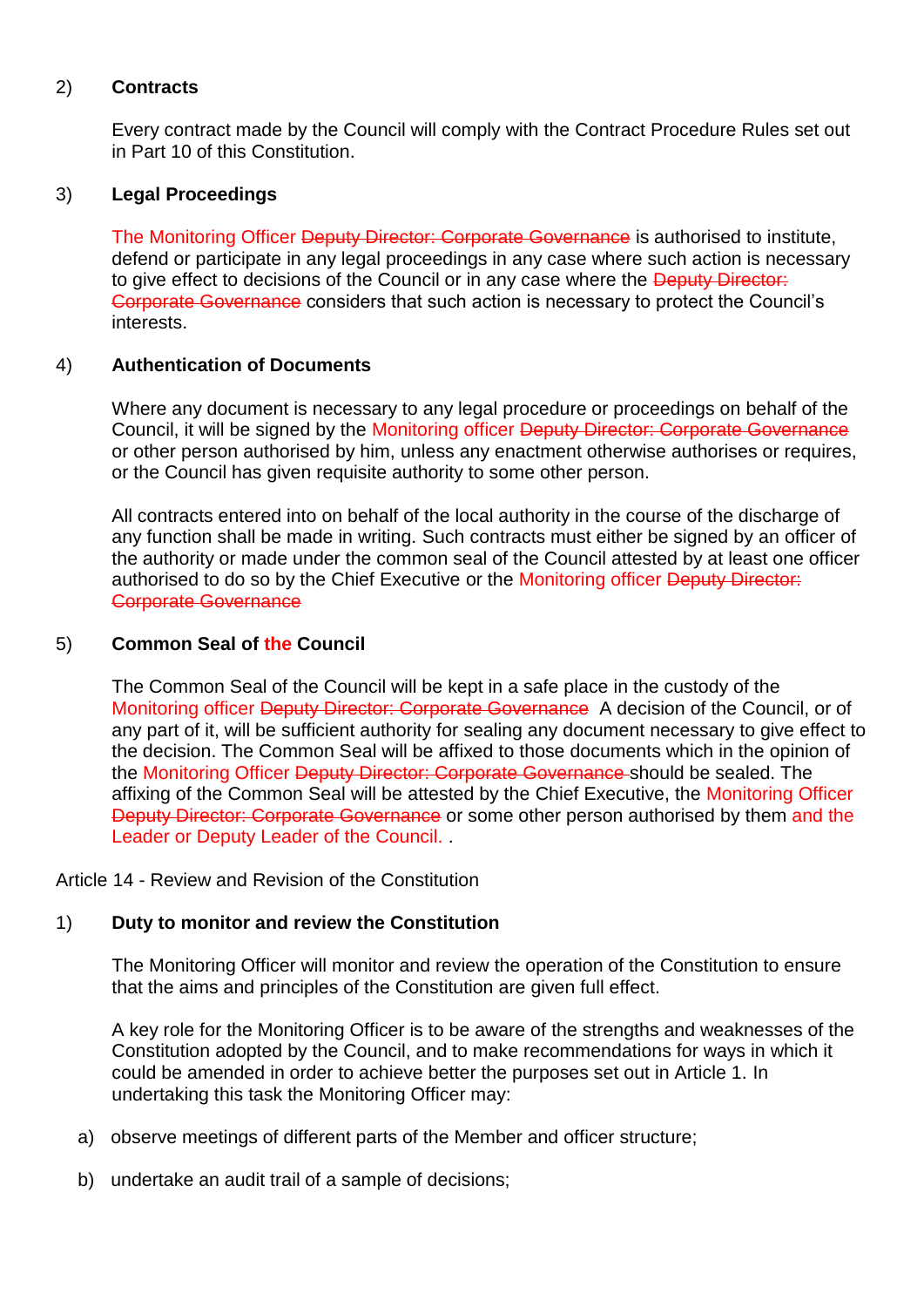- c) record and analyse issues raised with him by Members, officers, the public and other relevant stakeholders; and
- d) compare practices in this authority with those in other comparable authorities, or national examples of best practice.

# 2) **Changes to the Constitution**

- a) **Approval** Changes to the constitution, other than consequential changes which may be made by the Monitoring Officer and reported to the Constitution Commission, will only be approved by the full Council after consideration of the proposal by the Monitoring Officer.
- b) **Change from a Leader and Cabinet form of executive to other arrangements** The Council must take reasonable steps to consult with local electors and other interested persons in the area when drawing up proposals.

Article 15 – Suspension, Interpretation and Publication of the Constitution

# 1) **Suspension of the Constitution**

- a) **Limit to suspension** The Articles of this Constitution may not be suspended. The Rules specified below may be suspended by the full Council to the extent permitted within those Rules and the law.
- b) **Procedure to suspend** A motion to suspend any rules will not be moved without notice unless at least one half of the total number of councillors are present. The extent and duration of suspension will be proportionate to the result to be achieved, taking account of the purposes of the Constitution set out in Article 1.
- c) **Rules capable of suspension** The following Rules may be suspended in accordance with Article 15, Section 1

All procedural Rules in Part 4 of the Constitution that are not statutory core Procedural Rules.

# 2) **Interpretation**

The ruling of the Chairman of Council as to the construction or application of this Constitution or as to any proceedings of the Council shall not be challenged at any meeting of the Council. Such interpretation will have regard to the purposes of this Constitution contained in Article 1.

# 3) **Publication**

- a) The Monitoring Officer will ensure that the Constitution is available through the Council's Web Site.
- b) The Monitoring Officer will ensure that copies are available for inspection at Council Offices and libraries, and can be purchased by members of the local press and the public on payment of a reasonable fee.

Schedule 1: Description of Executive Arrangements